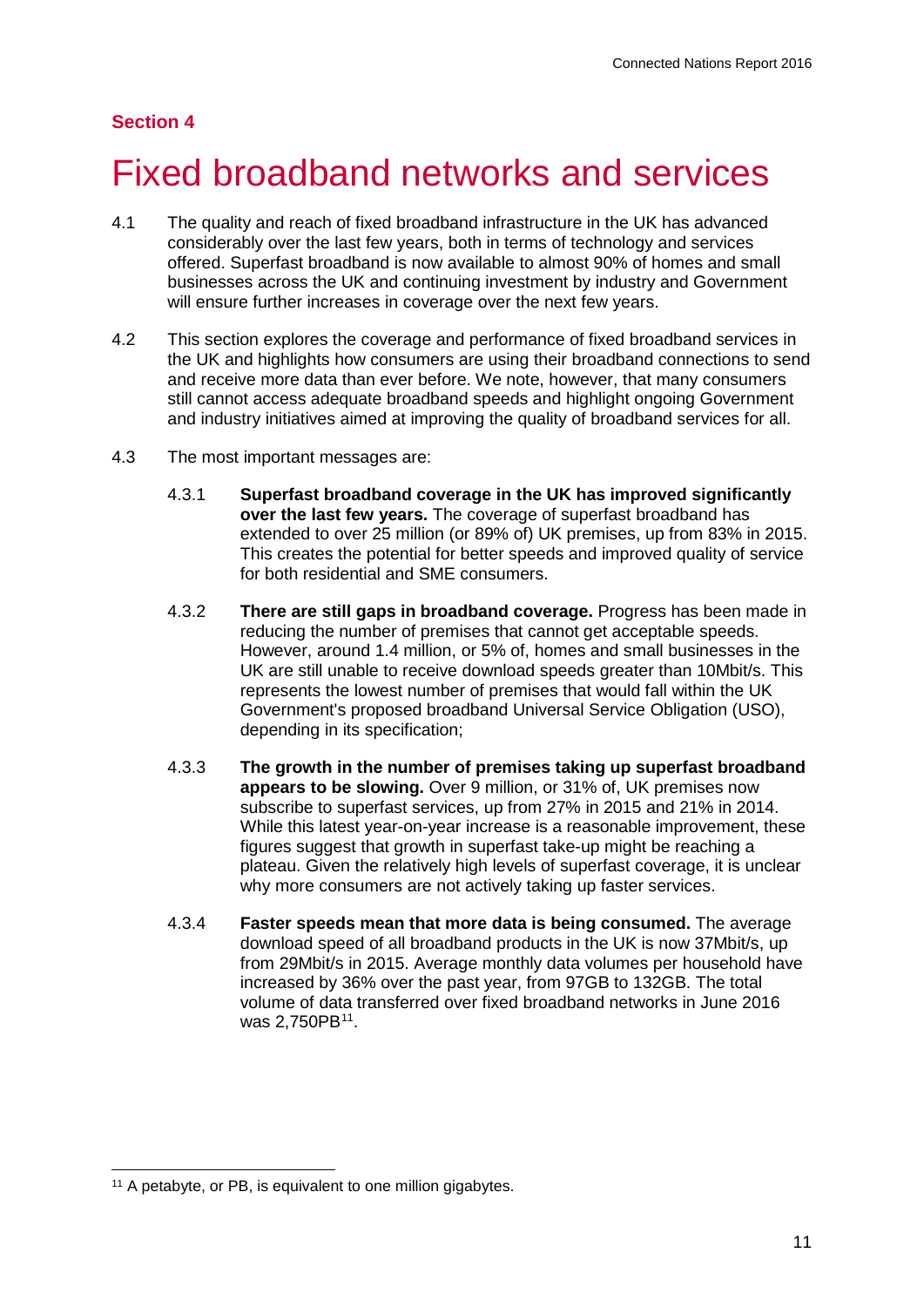#### **What is superfast broadband and how is it delivered to homes and small businesses?**

We define superfast broadband as supporting download speeds of at least 30Mbit/s. In order to deliver these speeds, service providers typically need to install fibre optic cabling, which supports higher speeds than the copper cables used in traditional networks.

The current generation of superfast broadband is typically delivered by replacing the copper cable between the local exchange and the street cabinet with optical fibre. The cable between the street cabinet and the consumer's home or business is still made of copper. The replacement of copper with fibre in the connection enables higher speeds for the consumer. It is also possible to use fibre optic from the exchange all the way to the consumer's premises. This offers speeds that are even higher than superfast, which we call ultrafast broadband.

Note that the UK Government uses a slightly different definition of superfast. They define superfast as supporting download speeds of at least 24Mbit/s.

Some common terms used to describe broadband services include:

*Fibre to the cabinet (FTTC)*: This describes a superfast broadband connection that uses optical fibre from the exchange to the street cabinet and a copper cable to connect the cabinet to the home or office, as described above. Providers such as BT, Sky and TalkTalk offer FTTC services.

*Cable*: This is a similar concept to FTTC, but the connection between the cabinet and the home or office is made of a particular type of copper cable that can support very high speeds. Virgin Media offers this kind of service, delivering superfast broadband and television services over its cable network.

*Fibre to the premises (FTTP)*: This describes a service that uses fibre from the exchange directly to the consumer's home or office. FTTP, or "full fibre" networks can deliver very high speeds and is offered to different extents by BT, KCOM in and around Kingston Upon Hull, and several smaller providers such as B4RN in rural Lancashire, Hyperoptic and Gigaclear.

*Wireless*: This describes a service that uses a wireless connection between the consumer's home or office and the provider's network. This kind of service is often based on similar technologies to those used in mobile networks, and can deliver superfast speeds. These services are offered by providers such as Relish and Quickline.

# **Coverage of superfast broadband has increased to almost 90% of UK premises**

4.4 Around 25.5 million, or 89%, of premises across the UK can now access networks offering at least 30Mbit/s. The average download speed<sup>[12](#page-1-0)</sup> of these superfast connections is now 74Mbit/s, a 14% increase on last year's speeds. The average

<span id="page-1-0"></span><sup>&</sup>lt;sup>12</sup> This is the average of actual measured speeds of active superfast or ultrafast lines, where known. The sync speed of a connection is the maximum speed achievable between a consumer's premises and their internet service provider's (ISP's) network.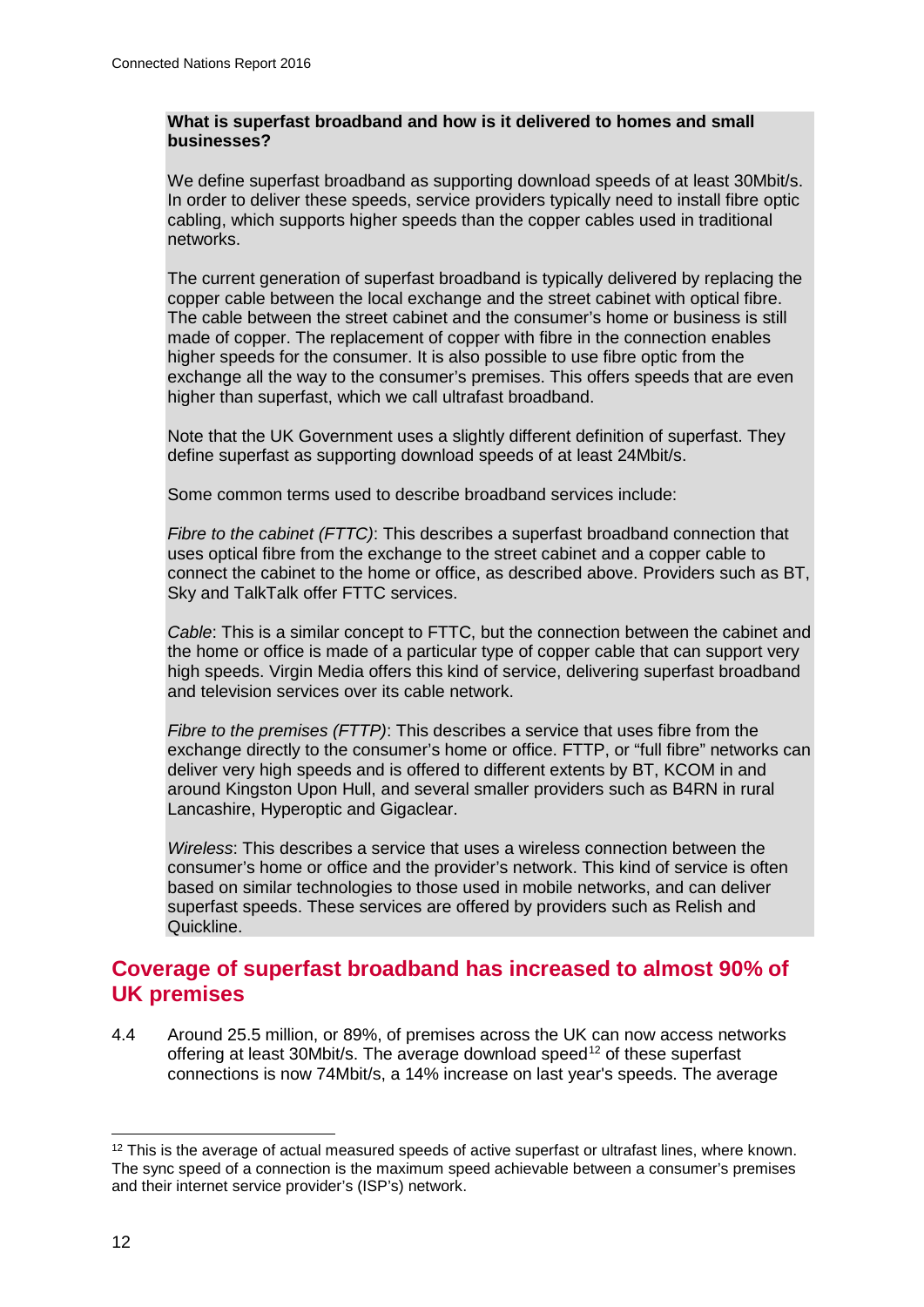upload speed for superfast services in the UK is unchanged from last year, at 8Mbit/s.



<span id="page-2-0"></span>**Figure 3: The number of properties that can access broadband services with superfast speeds or higher continues to increase**

- 4.5 As [Figure 3](#page-2-0) shows, coverage of services offering superfast speeds of 30Mbit/s or higher has increased across all of the UK's nations. The greatest increase was in Scotland, with a year-on-year rise of almost 14%, compared to an average of around 7% for the other nations. However, superfast coverage in Scotland and Northern Ireland still remains lower than in other nations.
- 4.6 Targeted investment by industry and Government has led to some areas of the UK experiencing significant increases in superfast broadband coverage over the past year, as shown in [Figure 4.](#page-3-0) In many cases, these areas previously had very low levels of coverage and, even with recent increases, the availability of superfast broadband remains low compared with the UK as a whole. Nonetheless, these improvements will be welcomed by consumers in these areas, many of whom will be experiencing significant improvements in the quality and speed of their broadband services.
- 4.7 Although the coverage of broadband services remains better in urban areas, there has been significant increase in the availability of superfast in rural areas. As Figure [5](#page-3-1) shows, around 60% of UK rural premises can now access speeds of over 30Mbit/s, up from 44% in 2015.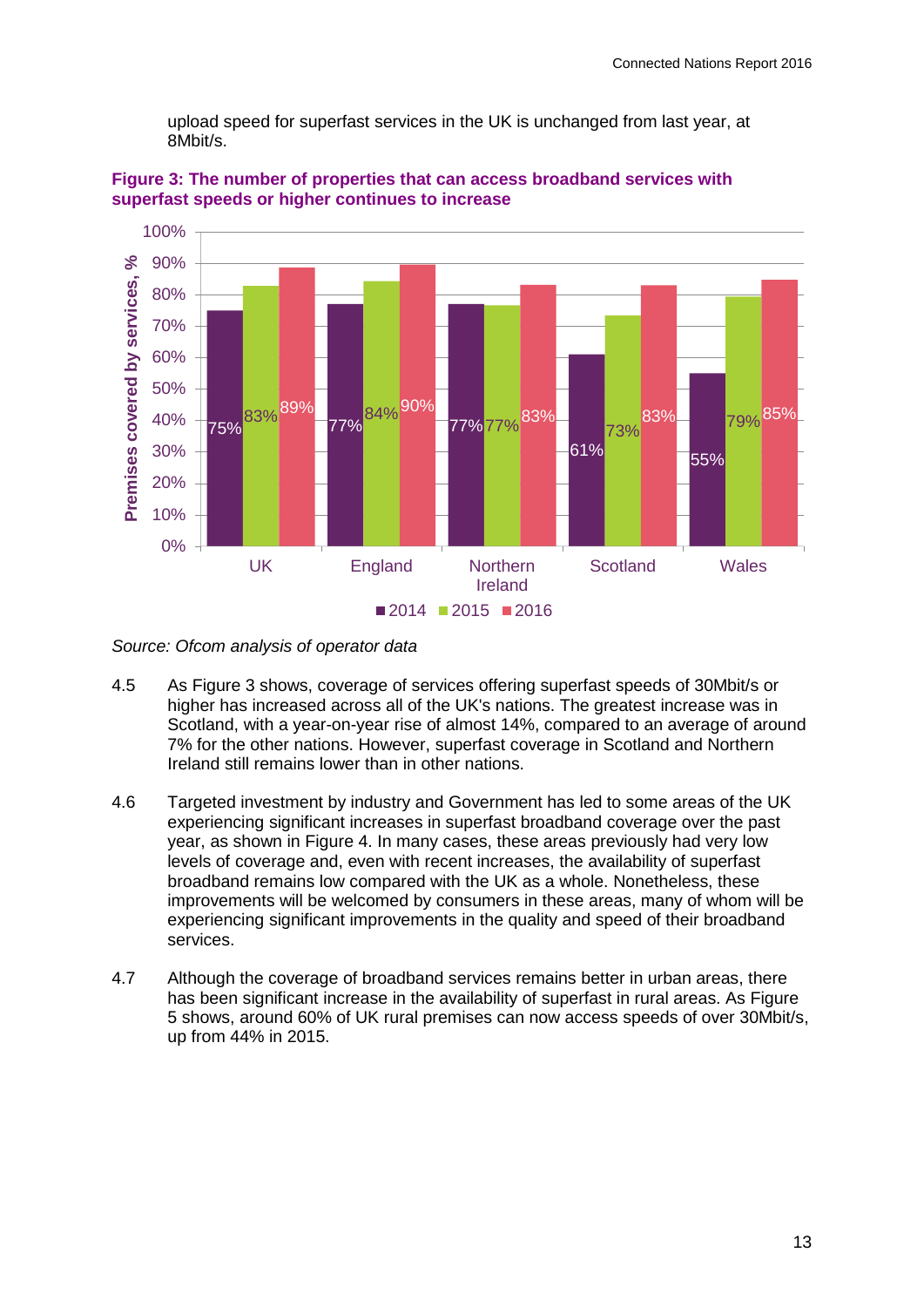## <span id="page-3-0"></span>**Figure 4: Areas of the UK have seen a significant increase in the availability of superfast broadband**



*Source: Ofcom analysis of operator data*

# <span id="page-3-1"></span>**Figure 5: Superfast broadband coverage in rural areas has increased by around 35%**

|                         | Availability of superfast broadband in rural areas,<br>premises |      |                                              |
|-------------------------|-----------------------------------------------------------------|------|----------------------------------------------|
|                         | 2016                                                            | 2015 | <b>Approximate year-</b><br>on-year increase |
| <b>UK</b>               | 59%                                                             | 44%  | 35%                                          |
| <b>England</b>          | 62%                                                             | 45%  | 38%                                          |
| <b>Northern Ireland</b> | 52%                                                             | 40%  | 29%                                          |
| <b>Scotland</b>         | 46%                                                             | 31%  | 46%                                          |
| <b>Wales</b>            | 57%                                                             | 54%  | 5%                                           |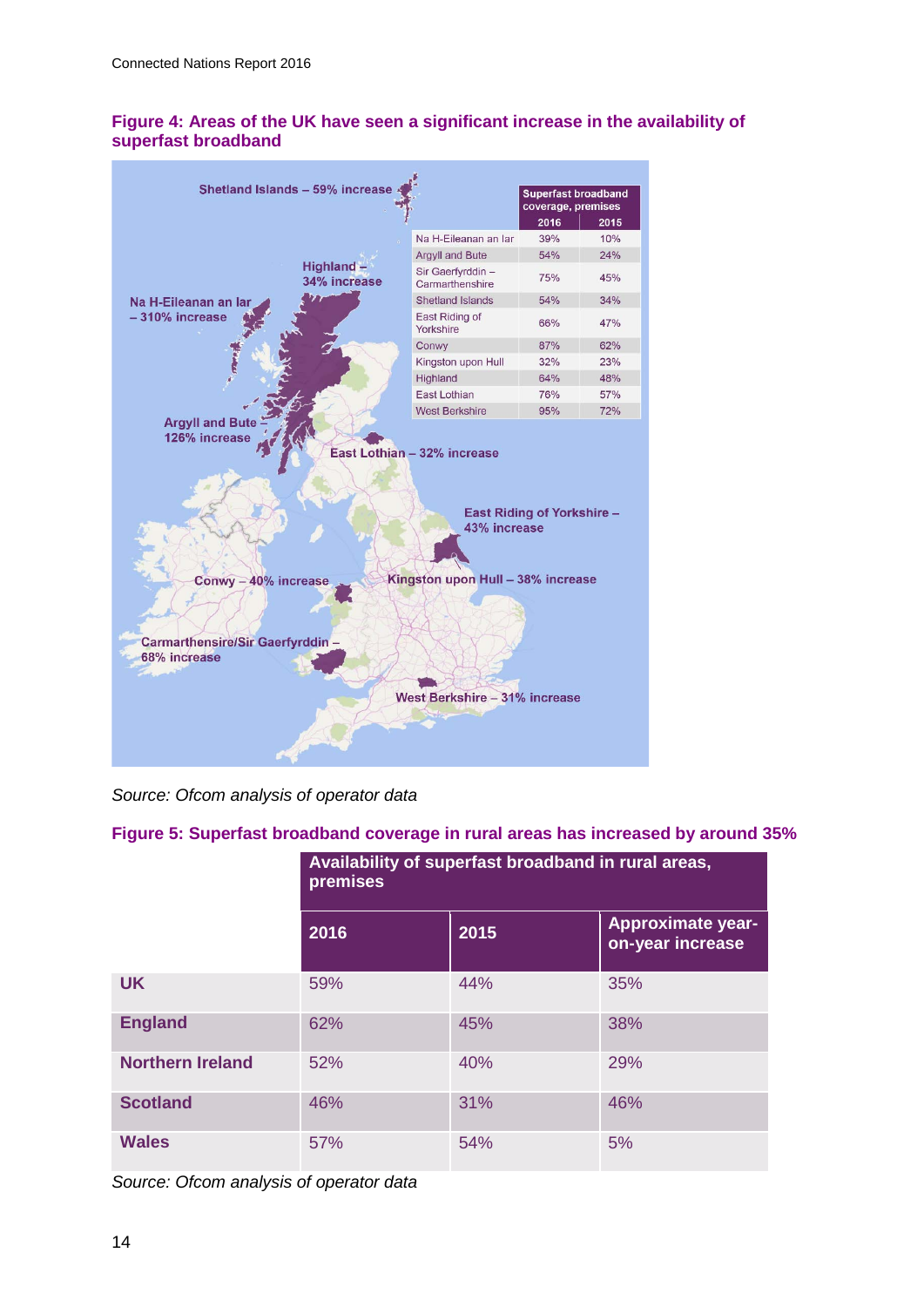# **The coverage of ultrafast services is largely unchanged**

- 4.8 Alongside the continuing roll-out of superfast services, a new range of broadband services are now increasingly available that offer download speeds of several hundred Mbit/s or higher. These services are enabled via upgrades to the capacity of existing networks or by new technologies such as FTTP (see the box above).
- 4.9 As we noted last year, there is not a consensus on a definition for these ultrafast services, with views on the minimum download speed ranging from 100Mbit/s to 1Gbit/s. [Figure 6](#page-4-0) shows the coverage of broadband services for this range of speeds $13$ .

|                         | Coverage of premises, %                 |                                                |                                              |
|-------------------------|-----------------------------------------|------------------------------------------------|----------------------------------------------|
|                         | Download speed of<br>at least 100Mbit/s | <b>Download speed of</b><br>at least 300Mbit/s | <b>Download speed of</b><br>at least 1Gbit/s |
| <b>UK</b>               | 46%                                     | 1.7%                                           | 0.8%                                         |
| <b>England</b>          | 49%                                     | 1.9%                                           | 1.0%                                         |
| <b>Northern Ireland</b> | 27%                                     | 0.2%                                           | 0%                                           |
| <b>Scotland</b>         | 36%                                     | 0.2%                                           | 0.2%                                         |
| <b>Wales</b>            | 22%                                     | 0.7%                                           | 0.2%                                         |

#### <span id="page-4-0"></span>**Figure 6: Coverage of faster broadband services with download speeds of 100Mbit/s or higher**

- 4.10 The coverage of these services is broadly unchanged from 2015. Around 13 million, or 46% of, UK premises have access to broadband services with download speeds of 100Mbit/s or more; and download speeds of 300Mbit/s and above are available to around 2% of UK premises (480,000).
- 4.11 Since supplying us with their network coverage data in June, Virgin Media has started to offer services with download speeds of 300Mbit/s. The availability of these services is not reflected in this year's data but we would expect to see a significant increase in the number of premises that can receive download speeds of 300Mbit/s or more in subsequent reports. We would also expect to see these figures increase as a result of Virgin Media's ongoing Project Lightning activity, which is seeking to extend their network coverage to around 17 million premises by 2020.
- 4.12 As with last year, for this report we have defined ultrafast services as those delivering a download speed of 300Mbit/s or more. We will continue to monitor the coverage of these faster services and may, if appropriate, refine our definition as the market evolves.

<span id="page-4-1"></span><sup>&</sup>lt;sup>13</sup> Last year we reported that the coverage of services with download speeds of at least 300Mbit/s in Scotland and Wales was 2% and 5% respectively. This year we are reporting lower levels of coverage; however, this is likely a result of this year's more accurate data set, which is based on address-level granularity, rather than any real reduction in coverage.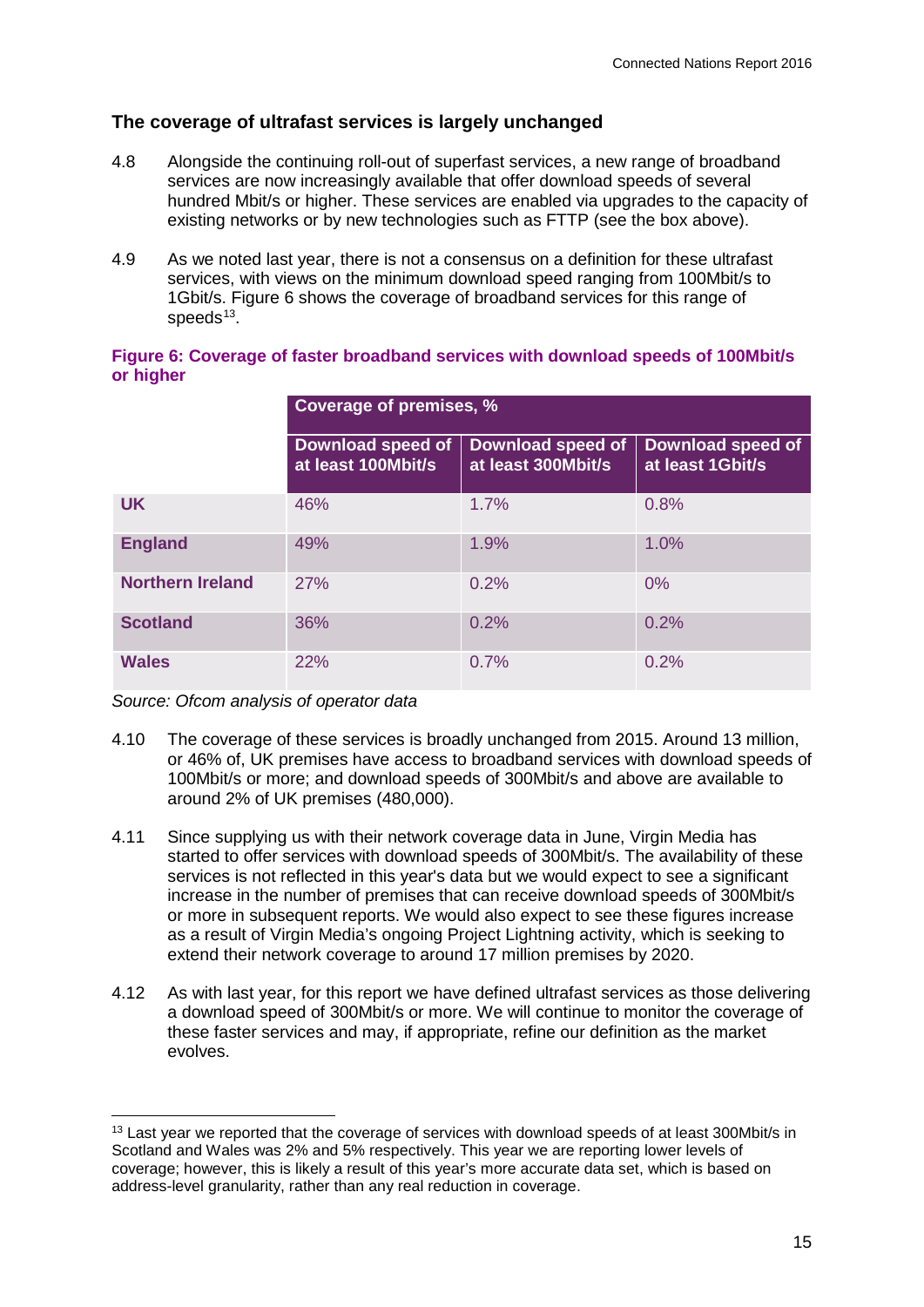# **Almost half a million homes and small businesses have access to "full fibre" broadband**

- 4.13 In addition to the ongoing deployment of fibre to the cabinet (FTTC) services to support superfast speeds, some operators are also in the process of rolling out fibre to the premises (FTTP) or "full fibre" networks. These are networks where the entire connection, from the operator's core network to the customer's premise, is based on fibre optic links.
- 4.14 One important benefit of full fibre networks is that they are able to support very high speeds, ranging from several hundred Mbit/s to 1Gbit/s or more. In addition, full fibre networks can be more reliable and experience fewer faults than services based fully or partially on the traditional telephone networks, as they are less susceptible to damage from water ingress. The increased capacity of full fibre networks also can mean that the speeds actually experienced by consumers will be more stable and less likely to degrade at peak times.
- 4.15 Coverage of full fibre services is low, reflecting what is currently an immature market. Around 1.7% of homes and small businesses (500,000) have access to full fibre services across the UK and, as [Figure 7](#page-5-0) shows, most (over 90%) of these premises are in England.

|                         | <b>Premises covered,</b><br>number (%) |
|-------------------------|----------------------------------------|
| <b>UK</b>               | 500,000 (1.7%)                         |
| <b>England</b>          | 480,000 (2.0%)                         |
| <b>Northern Ireland</b> | 1,600 (0.2%)                           |
| <b>Scotland</b>         | $6,000(0.2\%)$                         |
| <b>Wales</b>            | 11,000 (0.7%)                          |

# <span id="page-5-0"></span>**Figure 7: Percentage of premises that receive full fibre services**

- 4.16 A range of providers, both large and small, are beginning to offer full fibre services:
	- 4.16.1 Openreach is a national provider of full fibre services, with the largest coverage footprint in the UK. In addition to its commercial roll-out, Openreach has been deploying full fibre services to some parts of the country as part of its agreement with the UK Government to improve broadband speeds as part of the BDUK Superfast Broadband Programme<sup> $14$ </sup>:
	- 4.16.2 Virgin Media is also starting to offer full fibre services across the country. The company intends to add around four million premises to its coverage

<span id="page-5-1"></span><sup>&</sup>lt;sup>14</sup> The UK Government's Broadband Delivery UK (BDUK) Superfast Broadband Programme is seeking to deliver download speeds of 24Mbit/s or more to 95% of the UK by the end of 2017.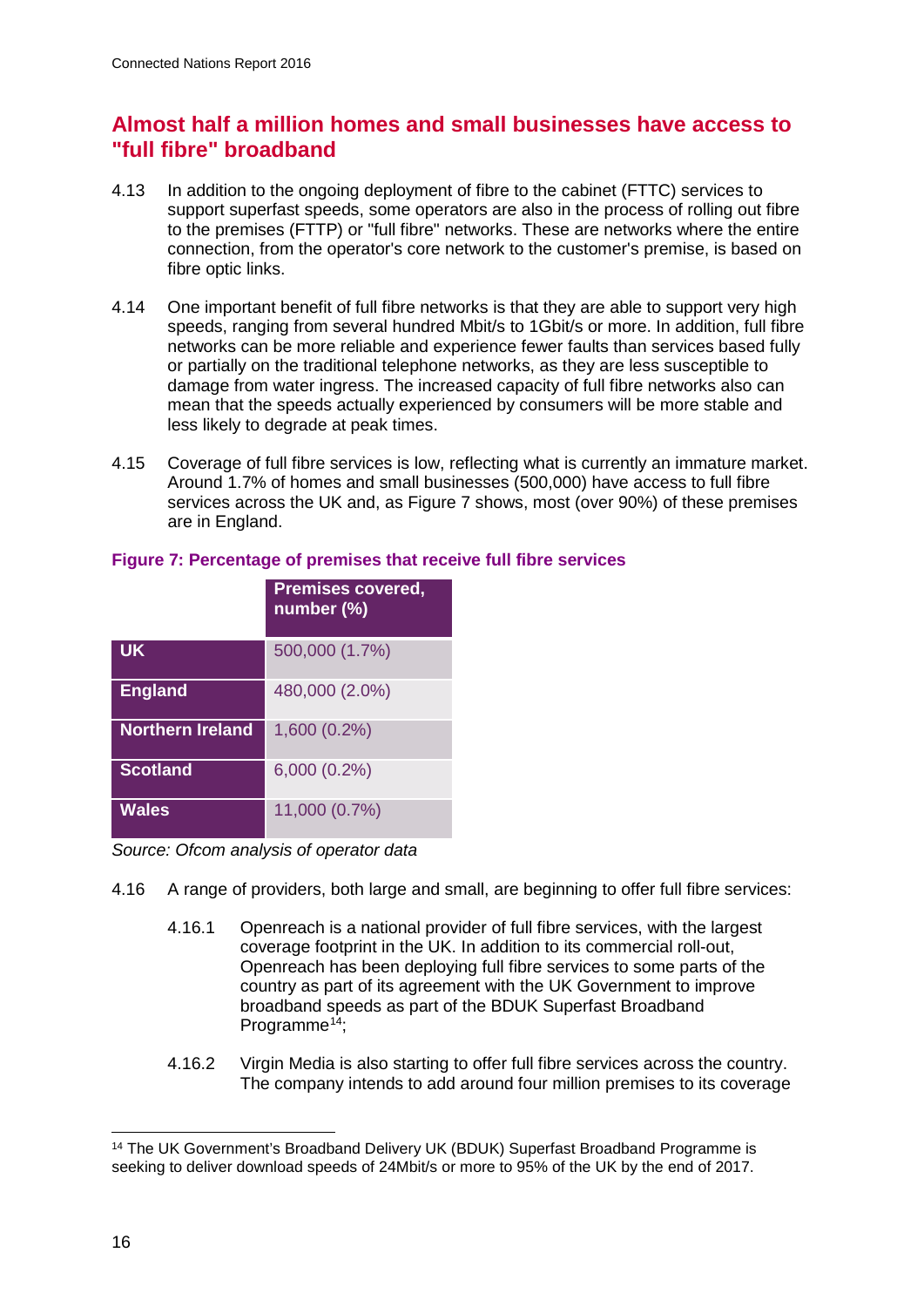footprint by 2020 as part of its Project Lightning expansion plans, around half of which will be full fibre connections<sup>15</sup>:

- 4.16.3 KCOM, who are responsible for operating the network in and around the city of Kingston upon Hull; and
- 4.16.4 A number of smaller providers, such as Gigaclear, Hyperoptic and B4RN that often target areas that would otherwise remain unserved by other, larger operators.
- 4.17 While levels of superfast coverage are relatively high, the UK has a low level of full fibre coverage compared to other countries, as we describe in our International Communications Market Report<sup>16</sup>. For example, Germany, France and Portugal have full fibre coverage levels of 7%, 16% and 75% respectively. Further afield, 95% of premises in Singapore, and 97% in Japan, have access to full fibre broadband.
- 4.18 The next two sections look in more detail at deployments of full fibre networks in Kingston upon Hull and by smaller providers throughout the country.

#### **Kingston upon Hull has a relatively high availability of full fibre services**

- 4.19 The English city of Kingston upon Hull is the only city in the UK that is not served by BT. Telecommunications services are instead provided by KCOM, which is the incumbent operator in the city and the neighbouring areas in East Yorkshire.
- 4.20 KCOM has followed a different approach to upgrading its broadband network, compared to BT in other parts of the country. KCOM is pursuing a strategy of upgrading its network to offer mainly full fibre services, rather than the fibre to the cabinet (FTTC) services that underpin most of BT's superfast services<sup>[17](#page-6-2)</sup>.
- 4.21 KCOM's focus on the deployment of full fibre networks means that around 35% of homes and small businesses in the Hull area<sup>[18](#page-6-3)</sup> can now benefit from download speeds of at least 250Mbit/s, more predictable performance at peak times and a more reliable service. The network is also more future-proofed than fully or partially copper-based networks, meaning that the speeds delivered to consumers can continue to grow.
- 4.22 KCOM have more recently announced<sup>[19](#page-6-4)</sup> that they are accelerating their FTTP plans with the aim of passing 150,000 properties by the end of 2017. This would represent a significant increase in FTTP availability in the area where they are the incumbent.
- 4.23 However, the shorter tem price of this revolutionary approach, as opposed to the evolutionary approach of upgrading to FTTC services, is that it runs the risk of creating a two-tier online community. Where these full fibre services are not available, the relative lack of FTTC deployment in the Hull area means that consumers in the city rely on slower, all copper-based services. As a result, based on

<span id="page-6-0"></span> <sup>15</sup> Virgin Media Q3 2016 results, [http://www.virginmedia.com/corporate/media-centre/press](http://www.virginmedia.com/corporate/media-centre/press-releases/virgin-media-q3-2016-results.html)[releases/virgin-media-q3-2016-results.html](http://www.virginmedia.com/corporate/media-centre/press-releases/virgin-media-q3-2016-results.html)

<sup>16</sup> <https://www.ofcom.org.uk/research-and-data/cmr/cmr16/international>

<span id="page-6-2"></span><span id="page-6-1"></span><sup>&</sup>lt;sup>17</sup> KCOM has deployed some FTTC and will continue to do so but FTTP will provide the main NGA connectivity solution.

<span id="page-6-4"></span><span id="page-6-3"></span><sup>&</sup>lt;sup>18</sup> The "Hull area" refers to the area where KCOM operates as the incumbent and consists of the Kingston upon Hull City Council area and some parts of the East Riding of Yorkshire Council area. <sup>19</sup> http://www.kcomplc.com/business-insight/news-and-media/kcom-announces-major-milestone-inultrafast-broadband-rollout/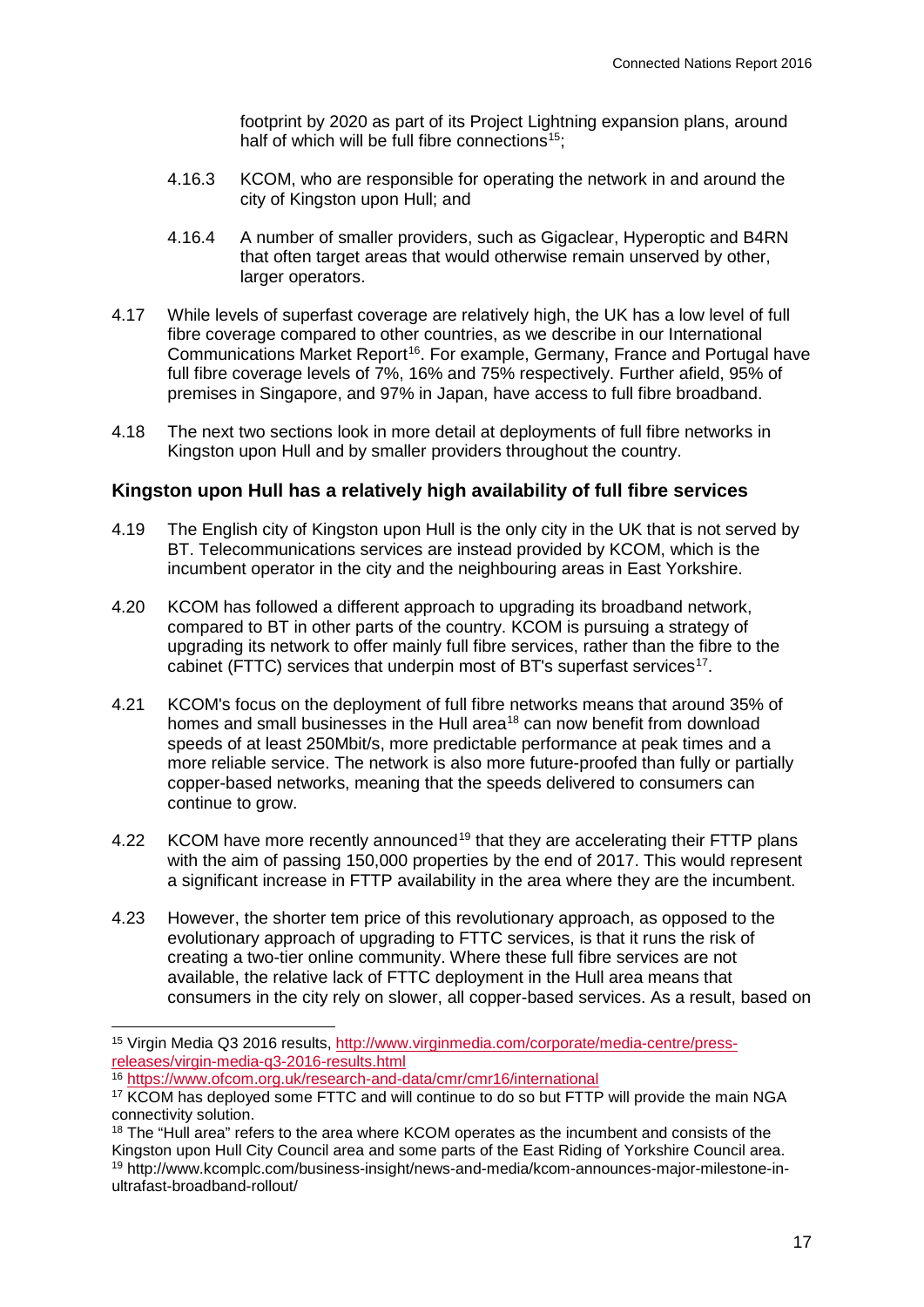the June 2016 data used in this report, around 24% of premises in the Hull area are unable to get more than 10Mbit/s.

#### **Smaller providers are playing an important role in delivering high speed broadband services throughout the country**

- 4.24 As we reported in previous years, a number of smaller providers are continuing to invest in the infrastructure required to deliver high speed broadband services. These providers sometimes target areas with little or no superfast coverage and, without their deployments, consumers in these areas would continue to experience poor broadband performance.
- 4.25 Recognising the important role that these smaller providers play in improving the coverage of broadband services, we collected data from a sample of five providers operating throughout the UK. The combined coverage of these providers is around 570,000 premises, or 2% of all premises in the UK. As a result of this coverage, around 185,000 premises that previously were unable to get superfast speeds or higher are now connected.

#### <span id="page-7-0"></span>**Figure 8: Number of premises that are served by superfast services, or faster, from smaller providers**

|                 | <b>Number of premises</b><br>served |
|-----------------|-------------------------------------|
| England         | 563,000                             |
| <b>Scotland</b> | 4,540                               |
| <b>Wales</b>    | 2,430                               |

*Source: Ofcom analysis of operator data*

- 4.26 As [Figure 8](#page-7-0) shows, the majority of the premises served by smaller providers are in England. The majority of these premises are in London, where coverage is provided by a mix of full fibre and fixed wireless services. Outside of larger cities there are also targeted deployments of full fibre services in rural areas, such as the counties of Lancashire, Cumbria and North Yorkshire. In these cases, smaller providers are playing a vital role in delivering superfast, or even ultrafast, services to consumers who had previously lacked acceptable broadband.
- 4.27 In Scotland and Wales, coverage is focused in the cities of Glasgow and Cardiff respectively. We do not currently hold data on the coverage of smaller providers in Northern Ireland. We aim to include coverage from a greater number of smaller providers in next year's report.

# **Many consumers remain unable to access broadband with acceptable speeds**

4.28 Despite the increase in coverage of superfast services, many homes and small businesses still are unable to receive broadband speeds that are adequate to reliably perform a range of common online activities. Almost a quarter of a million UK premises, around 1% of the total, cannot get a download speed of more than 2Mbit/s and over 600,000 premises cannot get 5Mbit/s.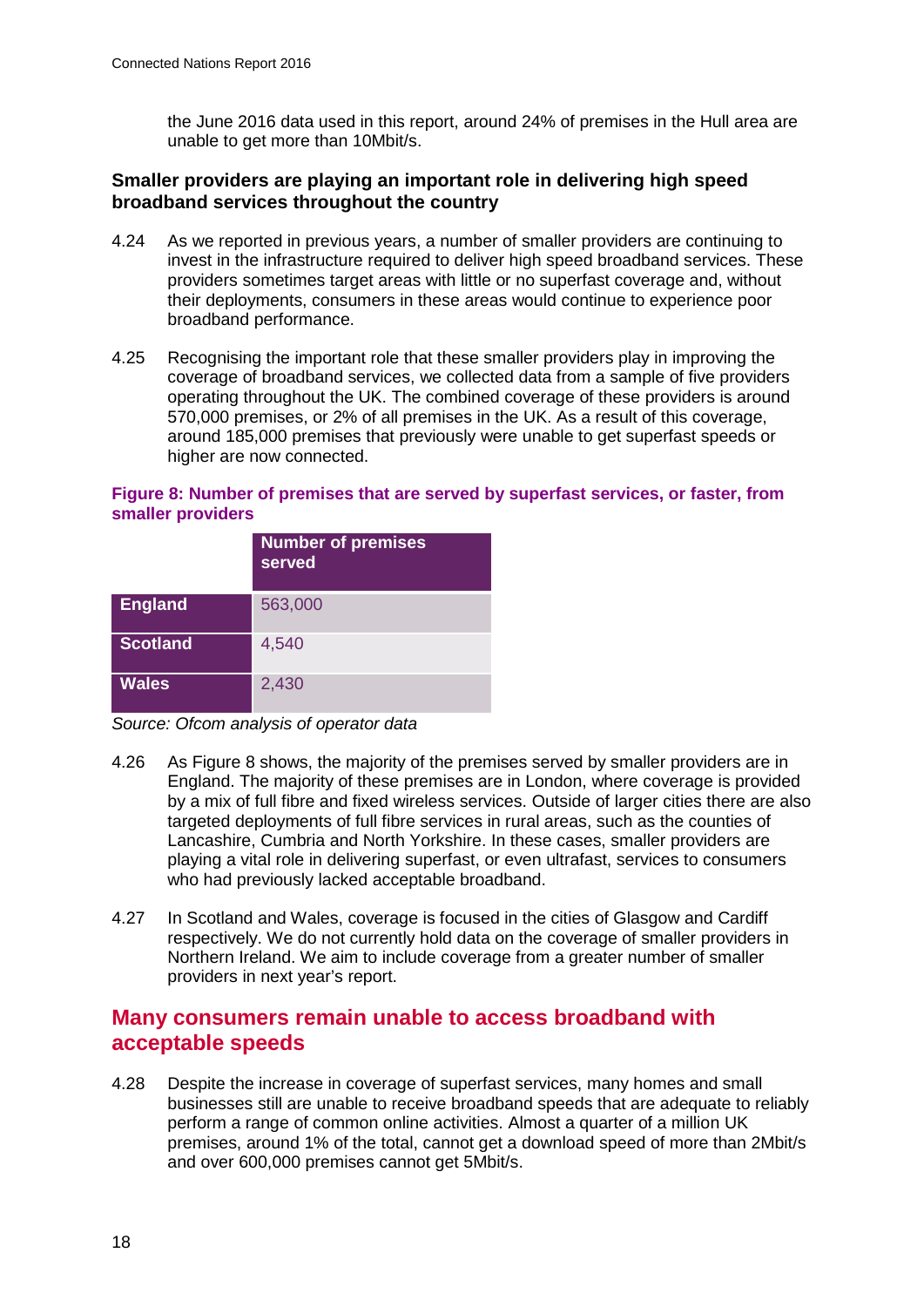- 4.29 As [Figure 9](#page-8-0) shows, the problem is particularly bad in rural areas. One of the main reasons for poor broadband speeds in rural areas is the length of the connection to the property. Rural properties are often further from the exchange or street cabinet than in urban areas and, for copper-based telephony networks, the longer the connection, the slower the speeds are likely to be due to attenuation of the broadband signal.
- 4.30 Around 1.4 million, or 5%, of UK premises are unable to receive a download speed greater than 10Mbit/s. We continue to regard this as the minimum download speed required to fulfil the basic needs of the average UK household. As [Figure 9](#page-8-0) shows, a much higher proportion of premises unable to access a connection speed of at least 10Mbit/s are in rural areas, and across the UK 25% of rural premises (approximately 960,000 premises) are unable to receive download speeds greater than 10Mbit/s. Government programmes, such as those administered by Broadband Delivery UK (BDUK), are helping to address the problem of poor broadband coverage, in particular in rural areas. We expect to see improvements in the coverage of faster services over the coming 12 months.

#### <span id="page-8-0"></span>**Figure 9: Many premises are unable to receive a download speed greater than 10Mbit/s, especially in rural areas**





#### **Why are broadband speeds lower in rural areas?**

The distance between the premises and the exchange has an impact on the quality of service received, and in particular the speed of a consumer's connection. Consumers who live in less densely populated parts of the UK are more likely to live further from the exchange, and therefore achieve lower broadband speeds.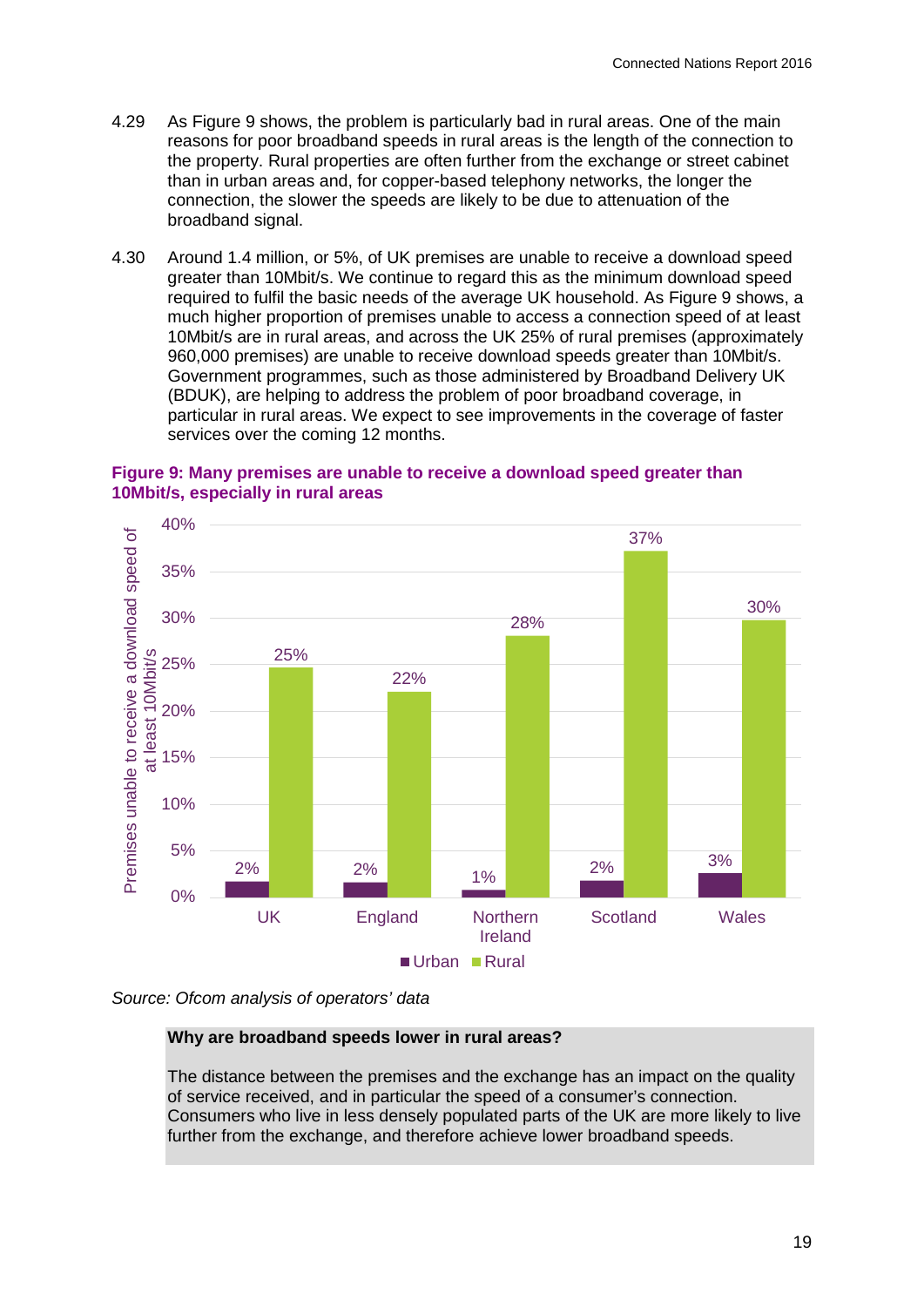The resistance of copper wire increases with the length of the wire, so speeds decay as the distance between the premises and the exchange increases. Speeds typically start to decrease between 1 and 2km from the exchange and are reduced considerably at distances more than 3.5km.

FTTC-based broadband uses optical fibre to the cabinet and therefore the length of copper wire is reduced. It can currently support superfast speeds up to 80Mbit/s. However, as some copper wire remains between the cabinet and the premises, there can be some decay in speeds for customers located a long way from a cabinet. Customers further than 300m from a cabinet can expect their speeds to be less than half the maximum possible.

However, most consumers who live too far from the cabinet to receive superfast broadband may still benefit from the upgrade at the cabinet, as the reduction in the length of the copper access line will improve their broadband speeds.

- 4.31 There are some consumers that are connected to FTTC networks but do not currently receive superfast speeds. Many of these premises are found in rural areas, where the distance between properties and street cabinets can be higher than those in urban areas. Despite the cabinet being upgraded to fibre, the long copper lines between the cabinet and the premise results in reduced speeds.
- 4.32 We estimate that around 3%, or 780,000, premises in the UK are connected to FTTC networks but cannot receive superfast speeds. The situation is broadly similar in England, Scotland and Wales, where around 3% of premises are affected in this way. However, Northern Ireland has a much higher proportion of such lines; around 7% of premises in the nation as a whole and 16% of rural premises are connected to FTTC networks but do not receive superfast speeds. This is because Northern Ireland has a relatively large number of dispersed rural properties, needing longer lines to connect them to street cabinets.

# **Broadband coverage remains relatively poor for many small businesses**

- 4.33 The UK's 5.5 million small and medium enterprises (SMEs)<sup>[20](#page-9-0)</sup> constitute 99.3% of all UK private businesses, account for 60% of private sector employment and 47% of business revenue<sup>[21](#page-9-1)</sup>. Providing all SMEs with access to superfast broadband services is vital for improving efficiencies of business and providing equal opportunities to participate and utilise the benefits of a digital economy.
- 4.34 We have analysed the availability of superfast broadband delivered to 2.4 million SMEs with at least one employee (i.e. not including sole traders)<sup>[22](#page-9-2)</sup>. We have compared coverage of SMEs against the average, split by geography, shown in [Figure 10.](#page-10-0)

<span id="page-9-0"></span><sup>&</sup>lt;sup>20</sup> Defined as businesses with fewer than 250 employees. In this report we use the terms "SME" and "small business" interchangeably.

 $21$ 

<span id="page-9-1"></span>[https://www.gov.uk/government/uploads/system/uploads/attachment\\_data/file/559219/bpe\\_2016\\_stati](https://www.gov.uk/government/uploads/system/uploads/attachment_data/file/559219/bpe_2016_statistical_release.pdf) [stical\\_release.pdf](https://www.gov.uk/government/uploads/system/uploads/attachment_data/file/559219/bpe_2016_statistical_release.pdf)

<span id="page-9-2"></span> $22$  This year we have used a more detailed dataset that identifies more active SMEs (around 2.4 million) than the dataset we used last year (that identified around 1.3 million). As a result, accurate year-on-year comparisons cannot be made and should be considered an indication of broad changes in coverage.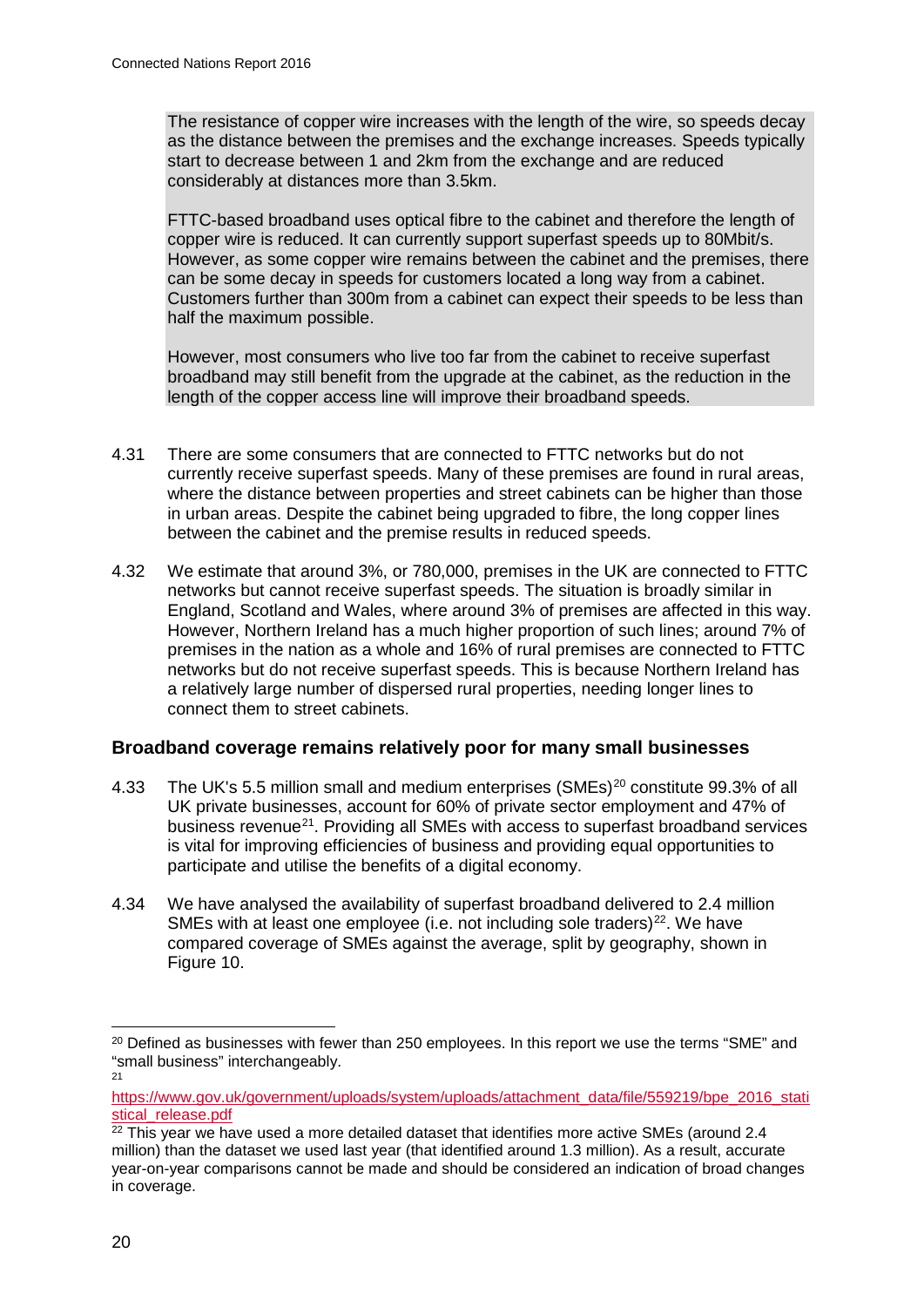

<span id="page-10-0"></span>**Figure 10: Superfast coverage for SMEs has increased but still lags the population as a whole**

- 4.35 Superfast coverage for SMEs has increased to around 81% of premises (1.9 million), up from 68% in equivalent analysis last year. Across the UK, SMEs still experience lower coverage of superfast services than the population as a whole. For example, only 82% of SMEs in England have access to superfast services, compared to 90% of all premises in the country. We note, however, that some SMEs may have access to alternative sources of connectivity, such as within *incubator centres*, i.e. shared facilities intended to help SMEs become established.
- 4.36 SMEs in Northern Ireland, Scotland and Wales experience relatively low levels of superfast coverage, compared to the UK as a whole. This reflects the lower availability of superfast broadband in these areas overall. More generally, many SMEs are based in rural areas or in business parks, areas that to date have not been targeted for network upgrades.
- 4.37 Overall, around 8% of SMEs (190,000) in the UK are unable to access broadband services with download speeds of 10Mbit/s or higher, compared to around 5% of all premises. Most of these SMEs are in rural areas, where over 130,000 SMEs receive less than 10Mbit/s.
- 4.38 Operators are continuing to upgrade, or to deploy entirely new, networks and we expect the availability of superfast broadband to further increase for SMEs, and for all consumers more generally. Looking ahead to the coming year, we estimate that additional, planned network deployments will reduce the number of UK SMEs that are unable to receive superfast services from around 20% today to 10% (around 240,000 businesses) by the end of 2017.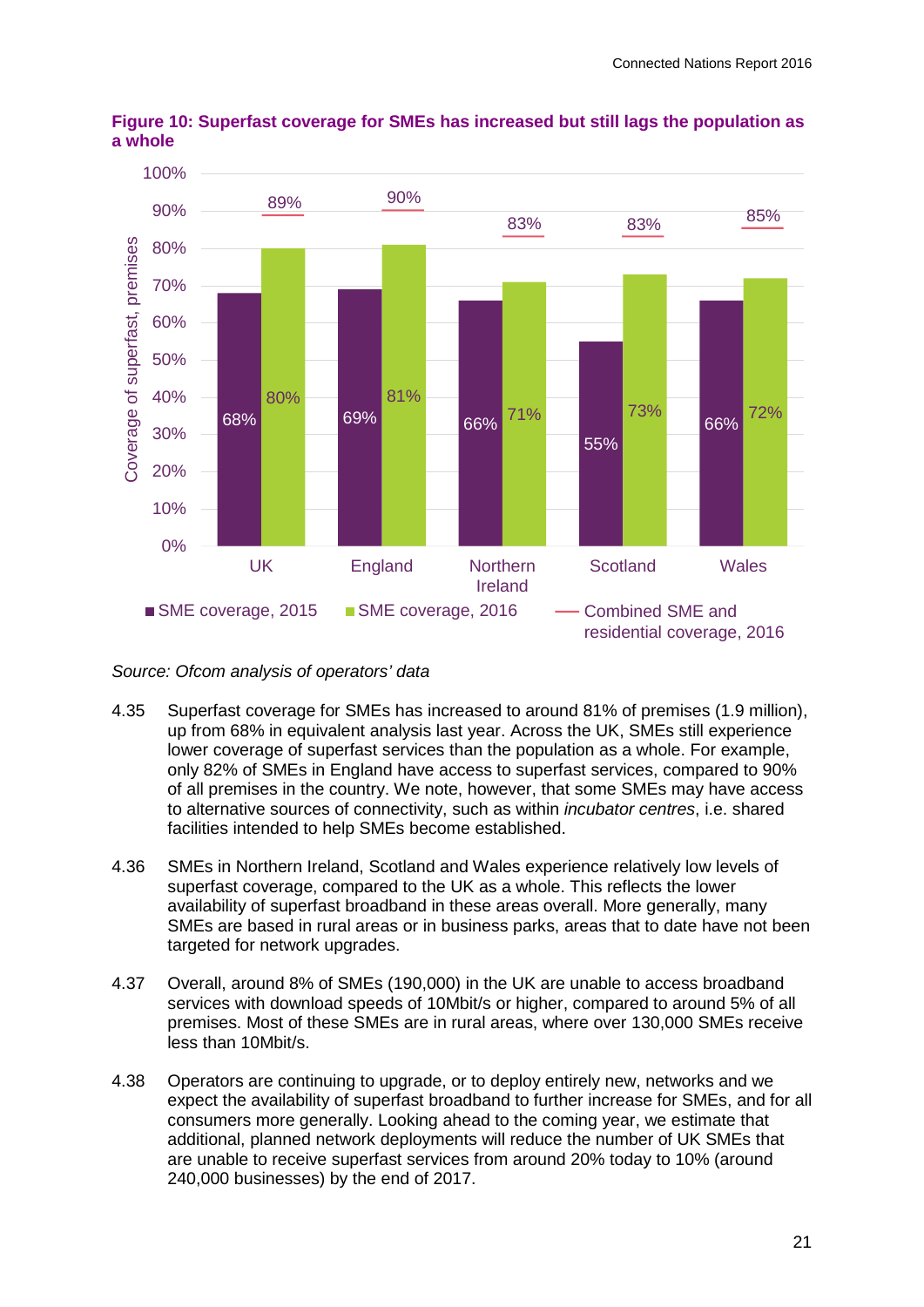#### Superfast coverage in business parks is lower than in the rest of the country

- 4.39 We estimate that around 15%, or 340,000, of the 2.4 million SMEs that we have analysed are located within areas, typically business parks that include no residential premises. As the deployment of superfast broadband services has, to date, been driven by demand from residential customers, many of these areas currently have little or no coverage of these services.
- 4.40 Across the UK a whole, around 67% of SMEs in business parks (230,000) have access to superfast broadband. This compares to 80% of SMEs throughout the country and 89% of the wider population. Coverage in the individual nations' business parks is broadly similar to the UK average, apart from in Northern Ireland, where 83% of SMEs in business parts have access to superfast services.
- 4.41 Given the lower availability of superfast services in business parks, the actual speeds delivered to SMEs in these areas is lower than in the country as a whole. We estimate that the average speed of broadband connections in business parks is 24Mbit/s, compared to 38Mbit/s for SMEs as a whole.

# **Improving the coverage of broadband services for all**

- 4.42 While the coverage and speed of broadband services across the UK have continued to increase, many consumers and small businesses are still unable to get online with acceptable speeds and quality of service. A quarter (25%, or 960,000) of premises in the UK's rural areas cannot get download speeds greater than 10Mbit/s. Even in the UK's towns and cities, where coverage is typically high, there are still some consumers that cannot get fast speeds; almost 1.7 million urban premises cannot receive superfast services and over 410,000 cannot receive download speeds greater than 10Mbit/s.
- 4.43 We expect the situation to improve over the coming years as operators, both large and small, continue to invest in their networks to both improve the reach and speed of broadband services. There are also a number of ongoing public policy initiatives that are intended to improve superfast broadband availability in areas that may otherwise not be covered by commercial deployments.
- 4.44 The largest of these programmes is the UK Government's intervention under the Broadband Delivery UK (BDUK) initiative, which aims to deliver download speeds of 24Mbit/s or more to 95% of the UK by the end of 2017. Based on our analysis, we estimate that, as of June 2016, 90% of UK premises (almost 26 million) are covered by broadband services at this speed.
- 4.45 Even with these current commercial deployments and public policy initiatives, there will still be some UK premises that will lack access to superfast services at the end of 2017. Below we examine a proposal from the UK Government for a broadband Universal Service Obligation (USO), intended to extend the availability of a broadband service to all homes and businesses. We also summarise some recent or emerging technology developments that could improve broadband speeds for all consumers.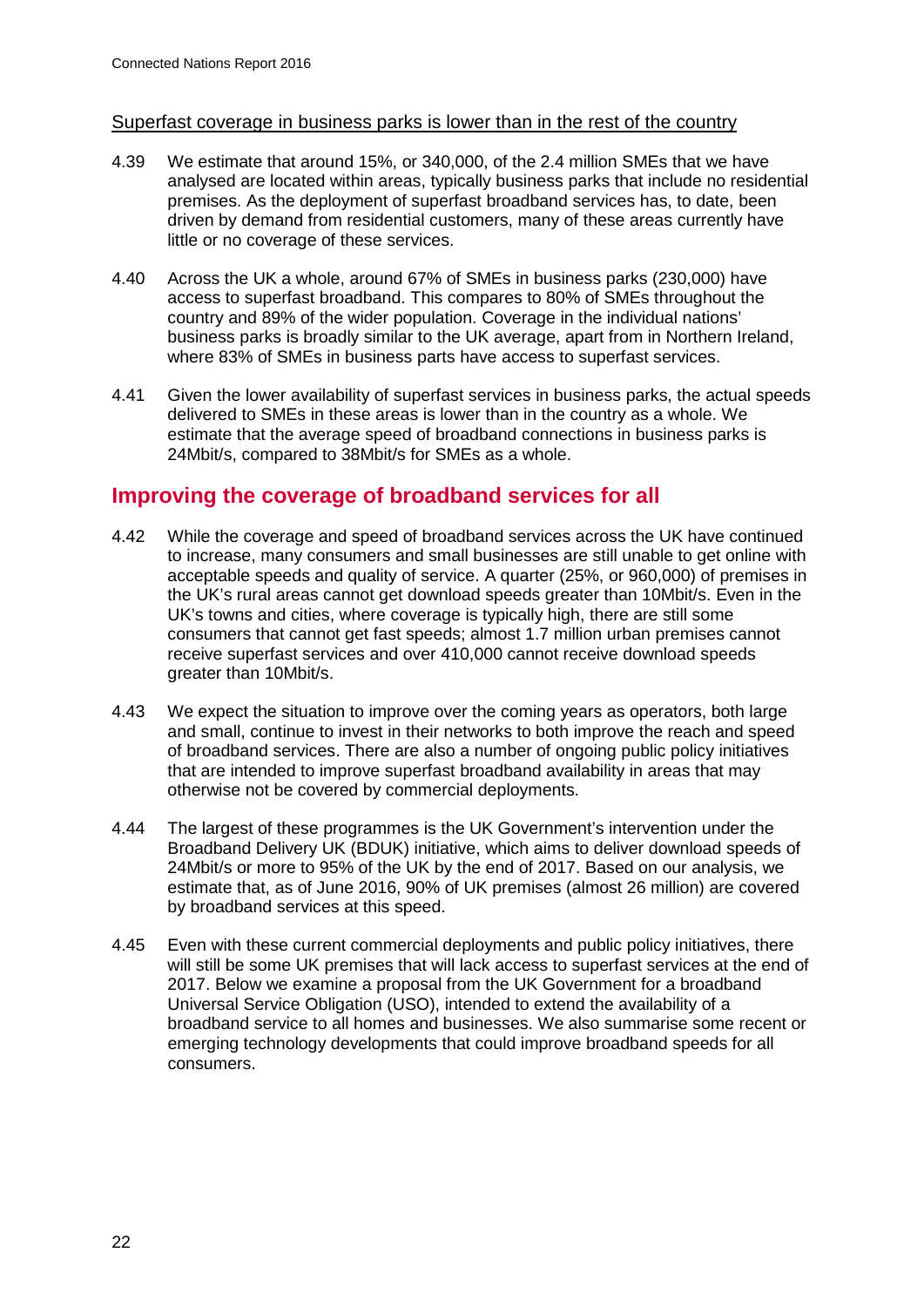# **Between 1.4 and 3.5 million premises may fall within the broadband Universal Service Obligation**

- 4.46 Ofcom has been asked<sup>[23](#page-12-0)</sup> by the Department for Culture, Media and Sport to provide technical analysis and recommendations to support the design of the broadband Universal Service Obligation (USO).
- 4.47 The Government has said that its ambition is for a download speed of 10Mbit/s to be available to all on reasonable request. We have published a detailed report<sup>[24](#page-12-1)</sup> on the USO which examines how the provision of USO could work in practice. It also considers how the specification of the USO could affect both the number of premises that are eligible and the costs that could result in meeting the specification if the Government makes a decision to implement it.
- 4.48 Currently around 5% of premises cannot receive a download speed of 10Mbit/s, a figure which has come down significantly over time - it was 15% in 2014. While small in percentage terms, it should be remembered that 5% represents around 1.4m premises that are currently unable to receive a download speed of 10Mbit/s. Furthermore, as we showed in [Figure 9](#page-8-0) on page [19,](#page-8-0) a far greater proportion of rural premises are unable to receive a speed of 10Mbit/s than urban premises, and Wales, Scotland and Northern Ireland have a greater proportion of premises unable to do so.
- 4.49 However, the number of premises could rise if, for example, the threshold also took upload speeds and other factors into account. One option would be to extend the specification above to include properties that *can* get a download speed of greater than 10Mbit/s, but have an upload speed of less than 1Mbit/s, as well as other technical measurements that can affect a consumer's broadband experience. In this scenario, we estimate that around 2.6 million premises may fall within the USO's technical specification. If Government were to choose a superfast option (30Mbit/s), we estimate that around 3.5 million premises could be in scope.

# **Technology continues to evolve to meet the demand for higher speeds**

- 4.50 The physical characteristics of full fibre networks mean that they are best placed to deliver reliable, ultrafast speeds both now and for the foreseeable future. Other technologies are emerging, however, that could play a complementary role in delivering broadband where full fibre networks are not available. They include:
	- 4.50.1 **G.fast**: Openreach is partnering with Huawei and Nokia to support its planned rollout of this technology to over 10 million homes and businesses across the UK by 2020. The technology has been trialled in two areas of the UK, and a trial extension to more areas has been announced for early 2017[25](#page-12-2). G.fast has the potential to deliver download speeds up to 330Mbit/s over Openreach's existing copper-based network.
	- 4.50.2 **Long range VDSL**: This emerging technology, also currently being trialled, has the potential to deliver superfast speeds over longer distances than can be achieved using current fibre to the cabinet (FTTC) technologies. In theory, download speeds of up to 40Mbit/s and upload speeds of up to

<span id="page-12-0"></span><sup>&</sup>lt;sup>23</sup> https://www.ofcom.org.uk/ data/assets/pdf file/0027/53676/dcms letter.pdf

<span id="page-12-1"></span><sup>24</sup> <https://www.ofcom.org.uk/consultations-and-statements/category-1/broadband-uso-cfi> 25

<span id="page-12-2"></span>[https://www.openreach.co.uk/orpg/home/updates/briefings/ultrafastfibreaccessbriefings/ultrafastfibrea](https://www.openreach.co.uk/orpg/home/updates/briefings/ultrafastfibreaccessbriefings/ultrafastfibreaccessbriefingarticles/nga200216.do) [ccessbriefingarticles/nga200216.do](https://www.openreach.co.uk/orpg/home/updates/briefings/ultrafastfibreaccessbriefings/ultrafastfibreaccessbriefingarticles/nga200216.do)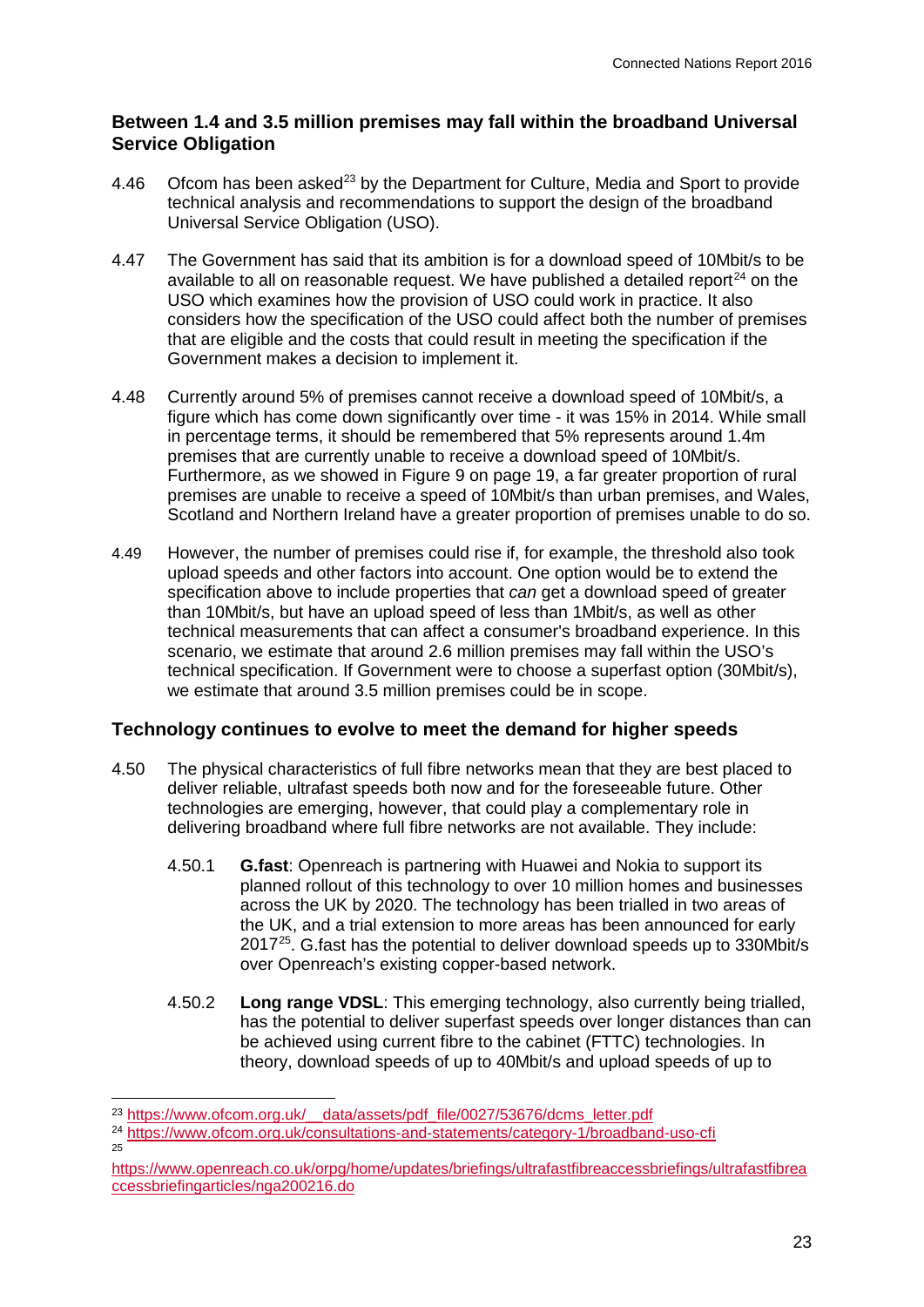10Mbit/s could be delivered using this technology to premises that currently receive much lower speeds due to the distance to their serving VDSL cabinet.

- 4.50.3 **Next generation cable**: Virgin Media is in the process of upgrading its network and is beginning to offer services with download speeds of 300Mbit/s. Later versions of the technology used could support, in theory, download speeds of up to 10Gbit/s and upload speeds of up to 1Gbit/s<sup>26</sup>.
- 4.51 The above technologies are all related to the evolution of fixed broadband networks. However, wireless networks can also play an important role in delivering broadband services. In London and Swindon, for example, Relish provides a fixed wireless broadband service based on 4G technology that is capable of delivering superfast speeds. The Swindon project is part of a BDUK programme to evaluate "fixed wireless" solutions for superfast and the programme also includes equivalent projects involving Airwave and Quickline elsewhere in the country.
- 4.52 Satellite broadband is another wireless approach that is currently being used to deliver broadband to some parts of the country that are hard to reach with the above terrestrial technologies. Current satellite broadband services use geostationary satellites (which, like those used for satellite TV, stay at a fixed point in the sky) and can offer near universal coverage. A number of companies operate satellites that are used to provide broadband services to users in the UK including Avanti Communications, Eutelsat and SES. These offer download speeds of up to 20Mbit/s, depending on the satellite and package selected. Services are usually offered to consumers via a service provider rather than directly by the satellite operator.
- 4.53 The next generation of satellite broadband services are expected to provide superfast speeds and better overall performance than existing geostationary satellite broadband services. These services are likely to be available from 2020.

# **Increased coverage and take up of superfast services means that consumers are using more data**

- 4.54 In the UK, 31% of premises (9.1 million) now have an active superfast broadband connection. This is an increase from 27% in 2015. Nine out of 10 of these properties are in urban areas, which reflects the higher levels of superfast coverage in towns and cities.
- 4.55 Around 22% of UK premises (6.5 million) have not taken up any fixed broadband product at all, down slightly from 24% in 2015. Take up of broadband is lowest in Wales where almost 28% of the population have not subscribed to broadband services.

<span id="page-13-0"></span> <sup>26</sup> See the commentary on DOCSIS3.1 and other cable futures in [http://www.libertyglobal.com/pdf/public-policy/Liberty-Global-Policy-Series-Connectivity-for-the-](http://www.libertyglobal.com/pdf/public-policy/Liberty-Global-Policy-Series-Connectivity-for-the-Gigabit-Society.pdf)[Gigabit-Society.pdf](http://www.libertyglobal.com/pdf/public-policy/Liberty-Global-Policy-Series-Connectivity-for-the-Gigabit-Society.pdf)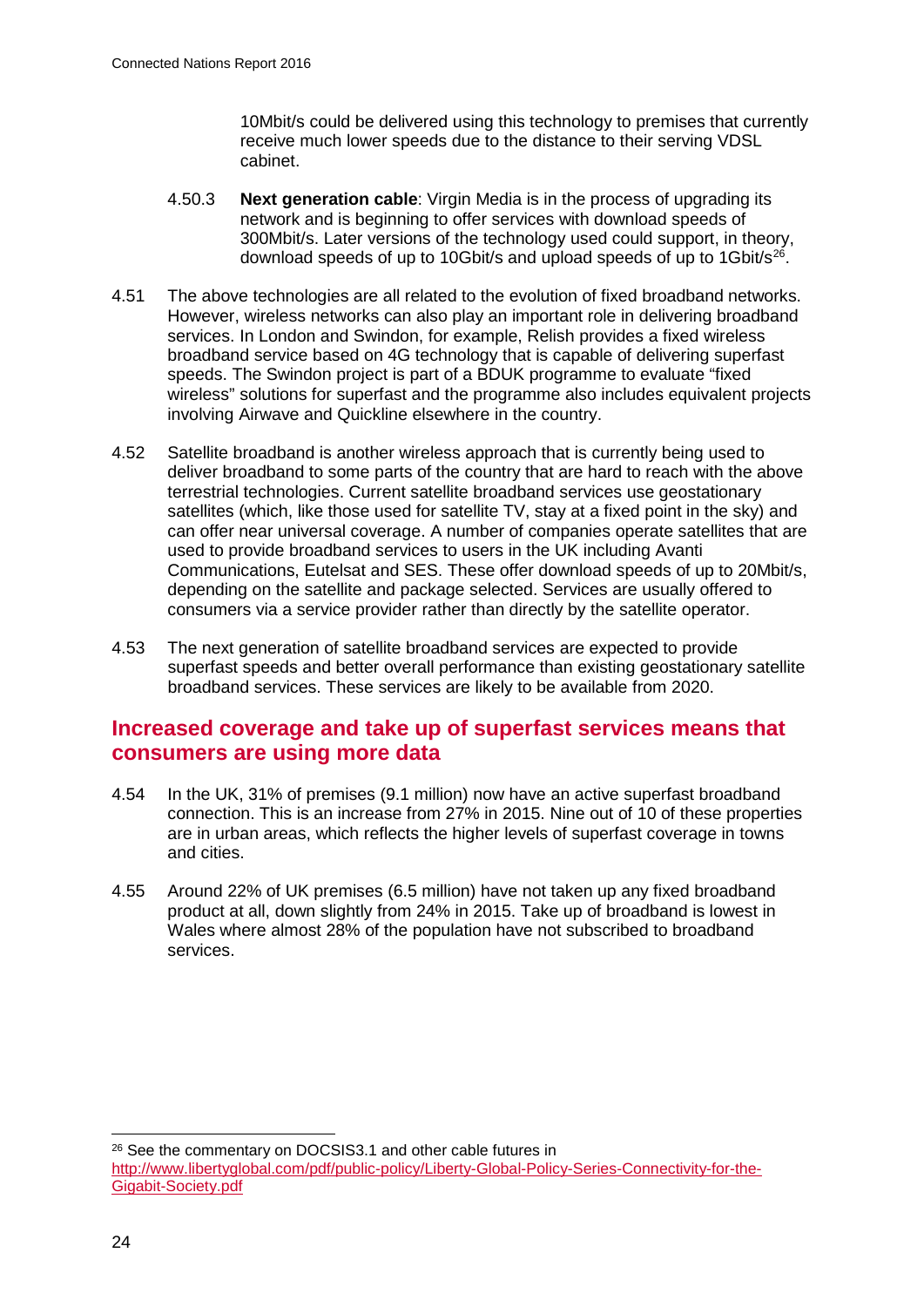

# **Figure 11: Take-up of broadband services across the UK**

*Source: Ofcom analysis of operators' data*

# **Take up of superfast broadband remains lower than availability**

- 4.56 While take up of superfast broadband services has continued to increase, it remains relatively low; 89% of UK premises are able to receive superfast services, but only 31% have active superfast broadband connections.
- 4.57 [Figure 12](#page-15-0) shows how coverage and take up of superfast broadband has increased over the past three years. The rate that new subscribers are migrating from basic broadband services and adopting superfast services appears to be slowing, dropping from 31% in the year to 2014, to 15% over the past year.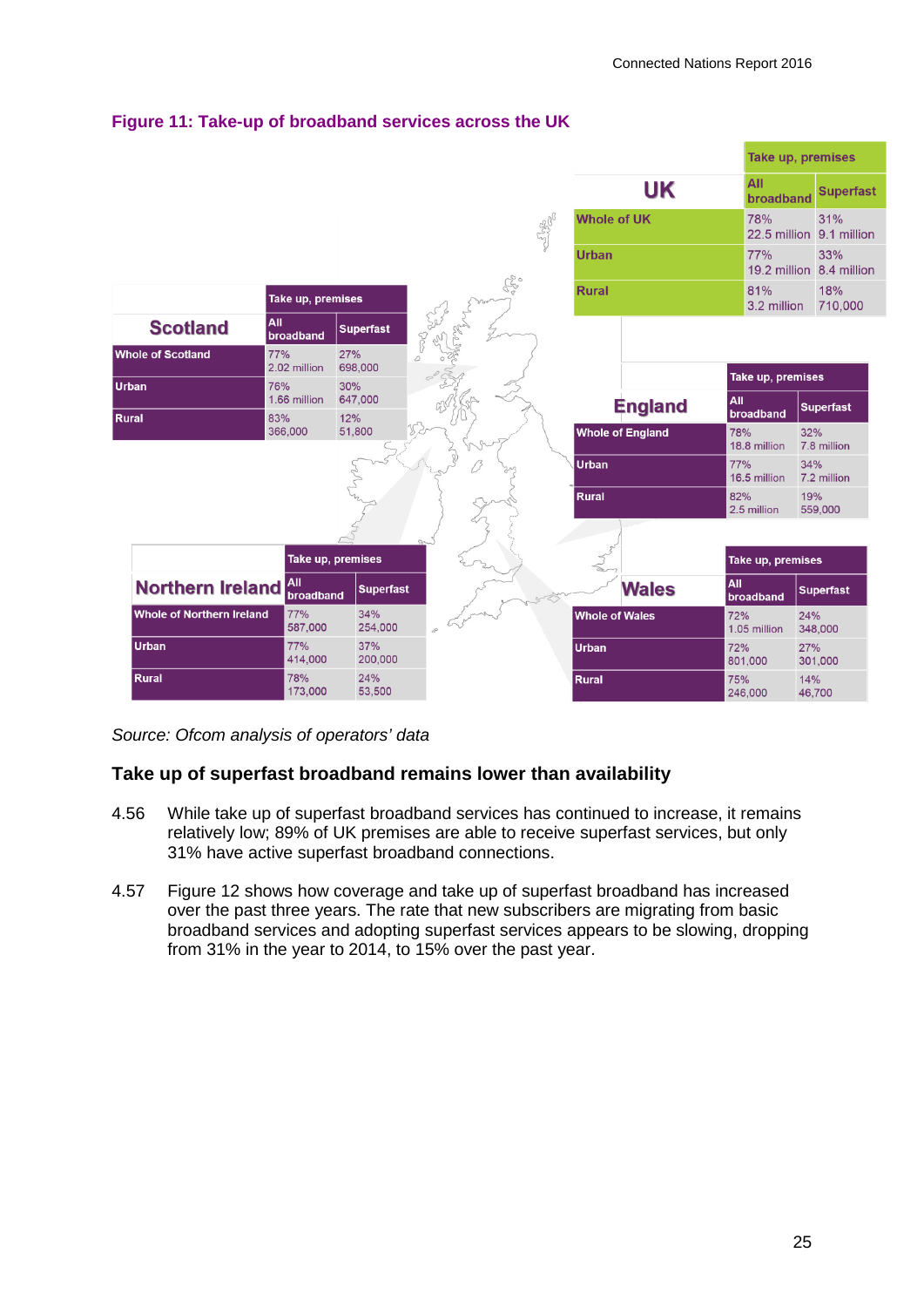

#### <span id="page-15-0"></span>**Figure 12: Take up of superfast broadband has tracked the increase in coverage, but remains significantly lower**

*Source: Ofcom analysis of operators' data*

- 4.58 Some consumers may be unable to take up superfast broadband because these services are not yet available at their property. On the other hand, some consumers with slow broadband could upgrade to superfast, but have not yet done so.
- 4.59 [Figure 13](#page-16-0) shows the take up of broadband services grouped by download speed and indicates the extent to which superfast services are available to consumers with those broadband speeds. It shows that around 37% of premises currently get a broadband service with a download speed of less than 30Mbit/s and could upgrade to superfast.
- 4.60 It is not clear from this data why some consumers are choosing not to take superfast services where they are available and further market research is needed. In order for superfast broadband take up to continue growing at the same rate as it has in the past, providers may need to consider new approaches for attracting customers, including articulating its benefits more clearly and lowering prices further.
- 4.61 Just less than 0.1% of UK premises (27,000) have taken up a service offering download speeds of 300Mbit/s or more. This relatively low level of take up is understandable, given current low levels of coverage. However, take up has increased significantly since 2015, when we reported that just 0.003% of UK premises had subscribed to these services.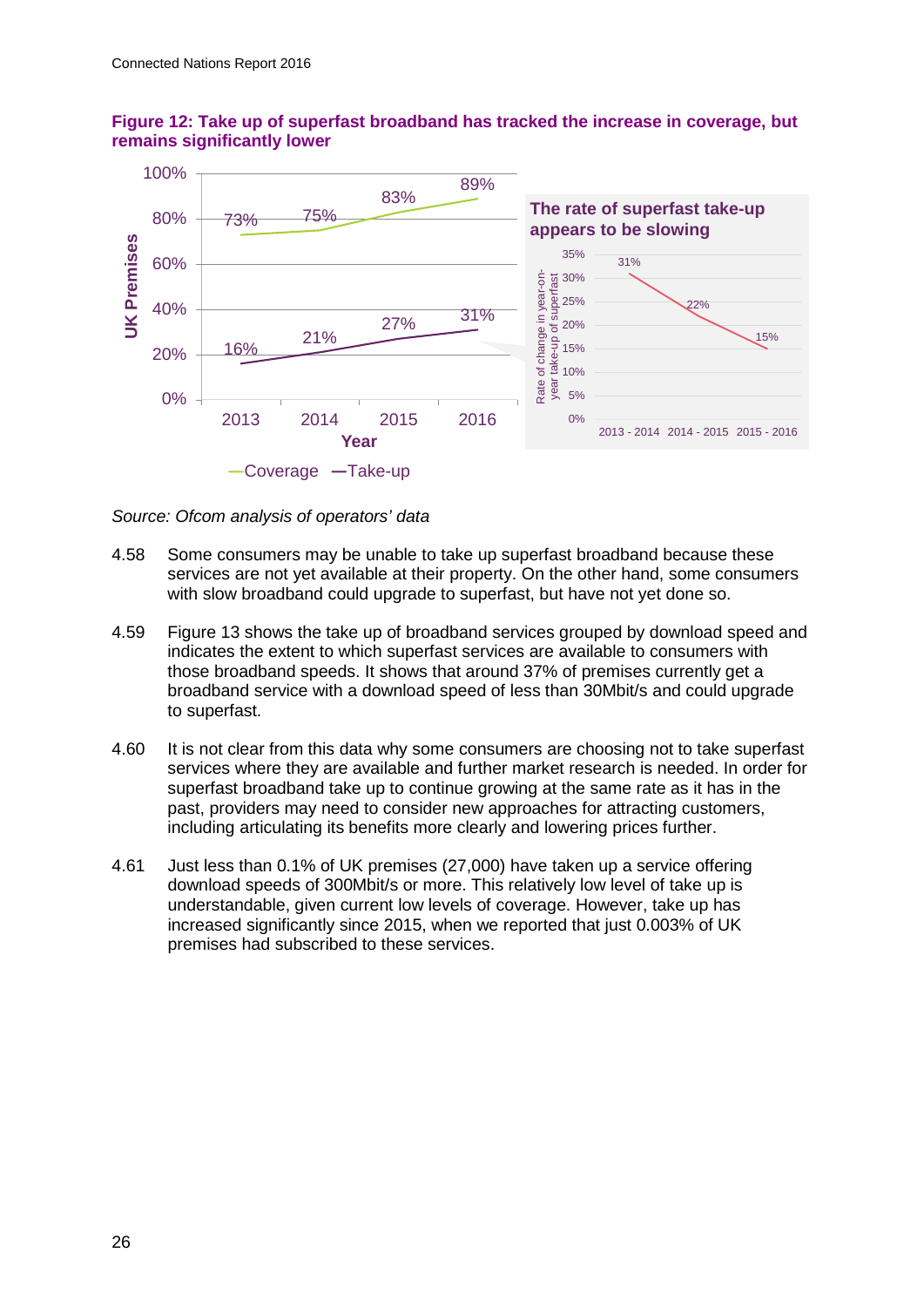

## <span id="page-16-0"></span>**Figure 13: Over three quarters of premises with standard broadband could get superfast broadband**

*Source: Ofcom analysis of operators' data*

# **The average download speed of active connections has increased, but upload speeds have remained static**

- 4.62 The growth in take up of superfast broadband has led to an increase in average speeds across the UK. The average download speed of all active connections in the UK is now 37Mbit/s, an increase of 28% from 29Mbit/s in 2015. Speeds are lower in rural areas, where there is a lower availability of superfast services. The average download speed in the UK's rural areas is just 21Mbit/s, although this still represents an increase on the speed last year, which was 13Mbit/s.
- 4.63 Download speeds have also risen for those consumers that subscribe to superfast services. The average download speed of superfast services in the UK is now 74Mbit/s, up from 65Mbit/s in 2015. We do not yet have sufficient data to estimate the average speeds of ultrafast or full fibre services, but will explore ways to calculate this in future reports.
- 4.64 While download speeds have increased, upload speeds have remained static. This may restrict the quality of experience for some popular online services that require good upload, as well as download, speeds, such as social media sites and cloud backup services. The average upload speed of all broadband services has increased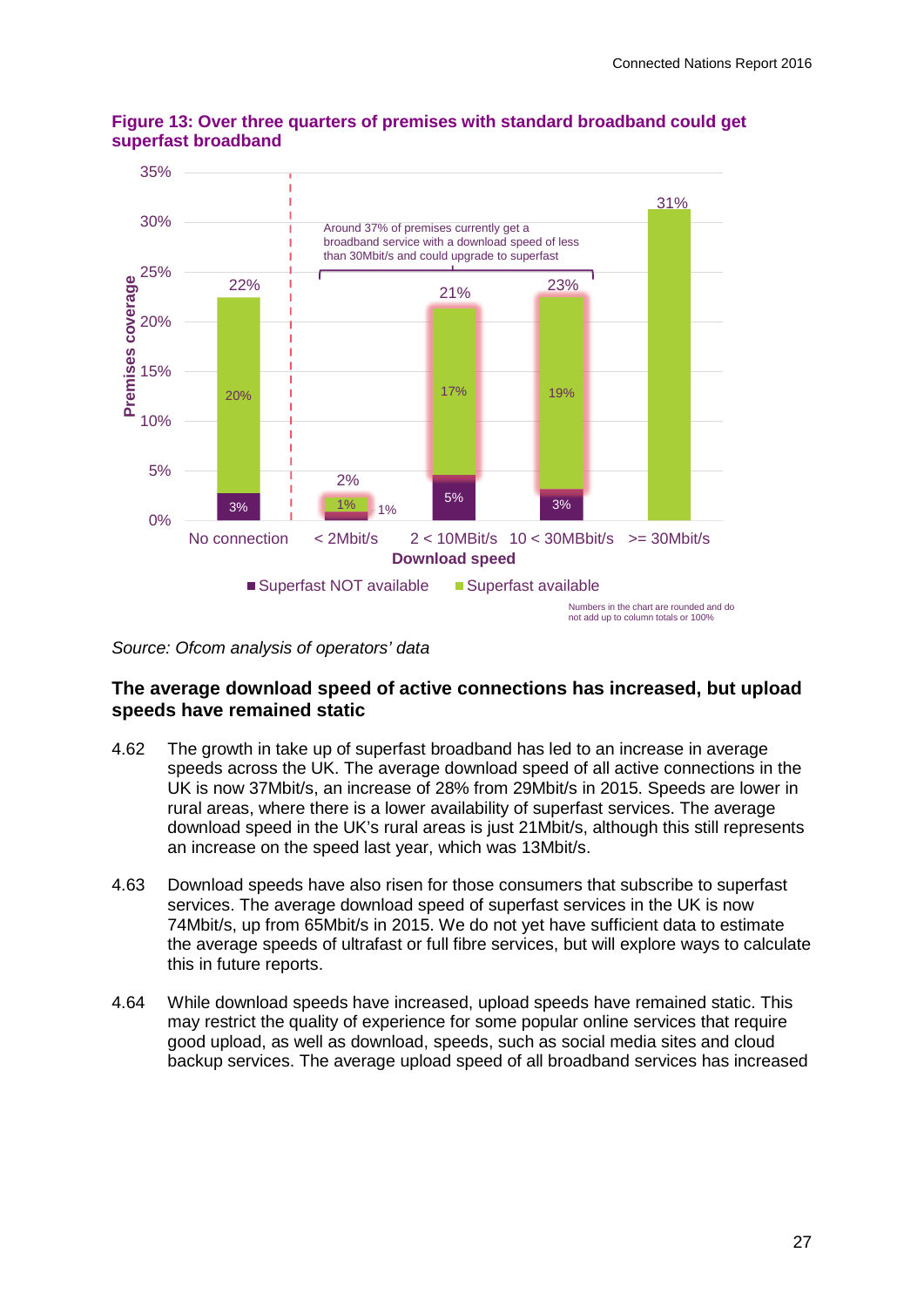by just 7% to 4Mbit/s over the past year, while the average upload speed of superfast services has remained the same at 8Mbit/s.<sup>[27](#page-17-0)</sup>

4.65 The average download speed of 37Mbit/s reflects both the speeds available to consumers and their choice of package; if consumers were to choose faster packages, the average speed would rise. We estimate that the average download speed would rise to around 132Mbit/s if all consumers subscribed to the fastest available broadband service at their property.

#### **Faster broadband speeds lead to more data being consumed**

- 4.66 Consumers who take up superfast broadband will find that the faster download and upload speeds will enable them to use a much wider range of multimedia applications than they could with slower connections. They include:
	- 4.66.1 Online video services, such as You Tube, iPlayer and Netflix. These services offer video for download or streaming in standard, high and, increasingly, ultra-high definition formats;
	- 4.66.2 Video calling services, such as Skype or Apple's FaceTime; and
	- 4.66.3 Cloud-based services for back-up of data or sharing content with friends or colleagues.

<span id="page-17-1"></span>



*Source: Ofcom analysis of operator data*

<span id="page-17-0"></span><sup>&</sup>lt;sup>27</sup> This asymmetry of download and upload is a feature of both DSL and DOCSIS technology implementations currently. The degree of asymmetry can be reduced but this is normally at the expense of reducing download speeds. Future technologies may suffer less from this problem.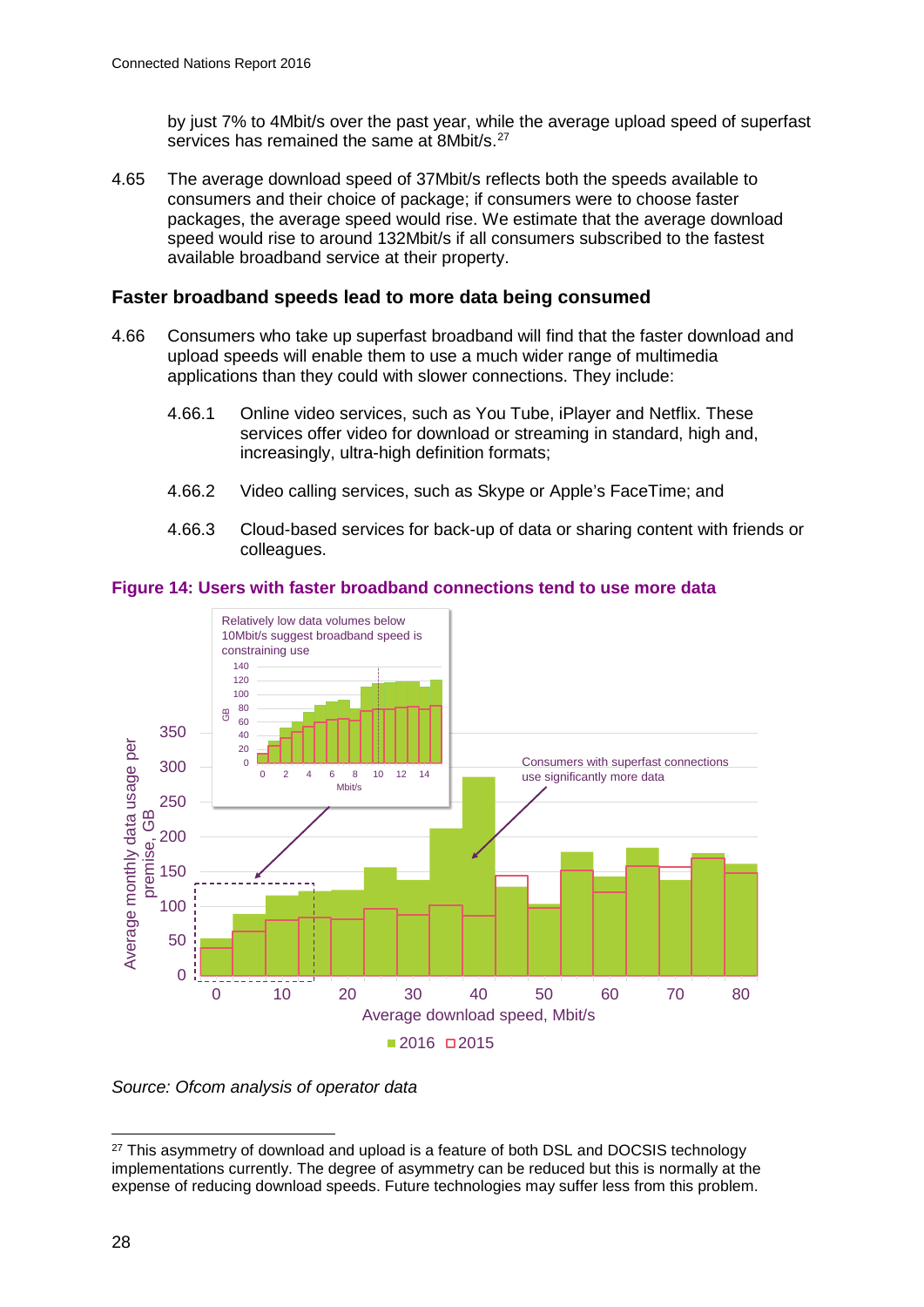- 4.67 On average UK households consumed 132GB of data per month over the past year, up from 97GB in 2015. [Figure 14](#page-17-1) shows that, on average, more data per household is being consumed for all broadband speeds. As in previous years, there is evidence that households with higher speed connections are consuming significantly more data, especially those with superfast speeds.
- 4.68 Users with broadband speeds of around 40Mbit/s appear to be consuming very high volumes of data. We believe that this is evidence of an increase in the consumption of online video. Services such as the BBC's iPlayer, Sky's Now TV and Netflix are increasingly popular and are integrated into smart TVs and set-top boxes. Consumers are often unaware that content they access via these services is delivered over their broadband connection as they are intended to deliver a seamless viewing experience.
- 4.69 In addition, many video services are also available on smartphones and tablets. This means that content could be streamed to multiple devices within a home simultaneously, adding to the overall volume of data consumed.
- 4.70 We might also expect the impact of video on demand services to be reflected in higher average data volumes for broadband connections faster than 40Mbit/s. This is not apparent from [Figure 14.](#page-17-1) In the case of Virgin Media's customers, many of whom are on a package with a download speed of 50Mbit/s or higher, this could be explained by some on demand video services being delivered over the cable TV connection, rather than the broadband connection.
- 4.71 [Figure 14](#page-17-1) also shows that the average usage per household drops notably for connections with speed less than 10Mbit/s. This may be evidence that users would use more data if their connections were faster.

# **Measuring the broadband speeds consumers actually receive**

- 4.72 One of the most commonly used ways to describe the performance of broadband connections is speed and, in particular, download speed. However, there are a number of ways to express broadband speed, as shown in [Figure 15:](#page-19-0)
	- 4.72.1 **Headline speed** is the speed at which a particular broadband service is the maximum speed available by at least 10% of the customer base. It is normally preceded by the words "up to".
	- 4.72.2 **Point of sale speed** is the estimated speed that a customer is quoted before they purchase the broadband service for the first time. Signatories of the Broadband speeds Code of Practice undertake to give this estimated speed, normally in the form of a range, although it can also sometimes be a point estimate. Specifically, this constitutes an estimate of the max speed a customer will be able to experience on his or her individual line. The speed is based on a technical assessment of factors such as the length of the line to the customer's property, which could affect the performance of the line. As a result, the point of sale speed is often lower than the headline speed
	- 4.72.3 **Measured line, or sync, speed** is the maximum rate at which the line connecting the customer's property to the street cabinet or exchange can operate. In many cases, ISPs are able to measure this speed and this data is provided to us as part of preparing this report. Sync speeds can be lower than the point of sale speeds as a result of local technical factors, such as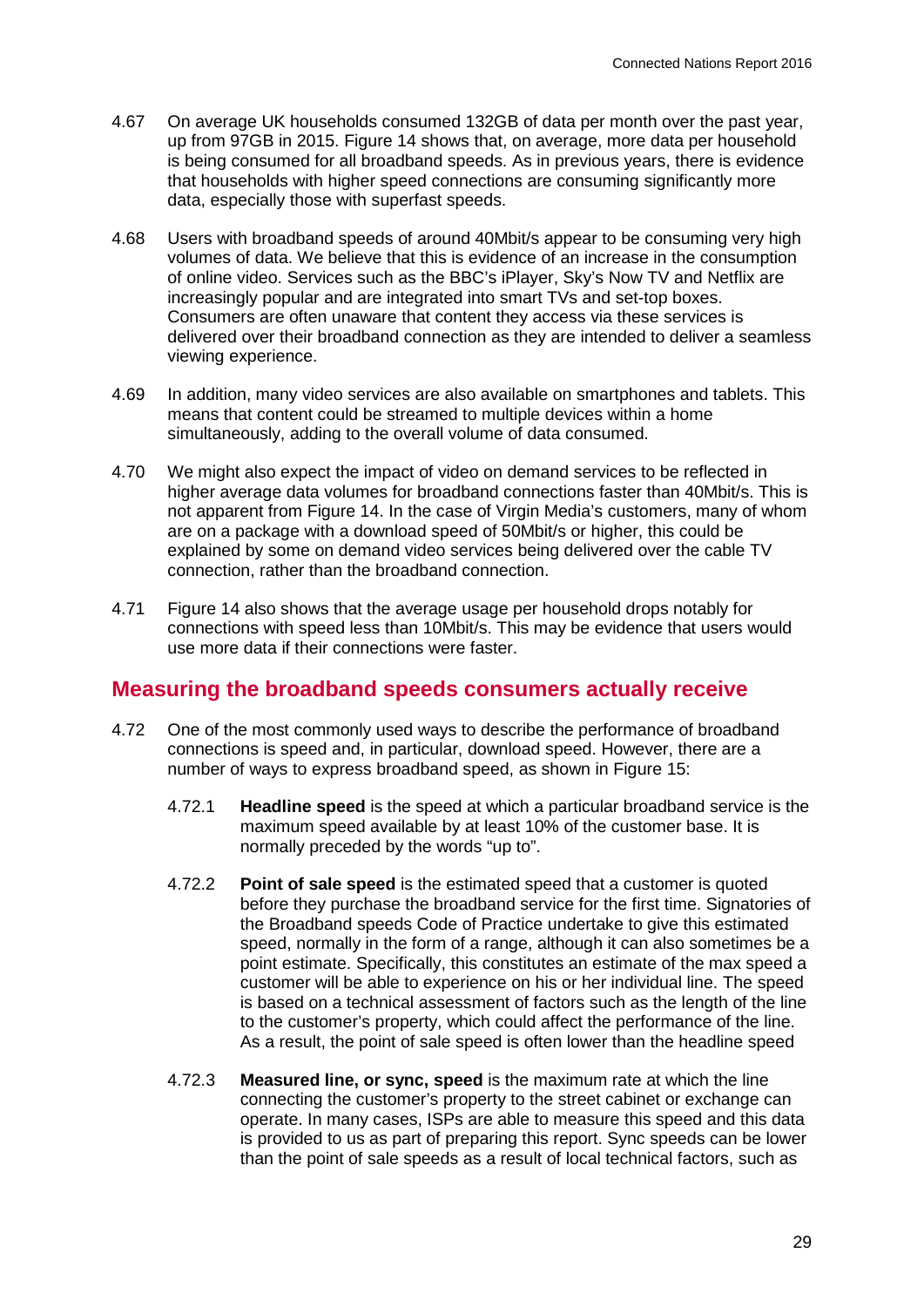interference on the line, which are difficult to predict when calculating the point of sale speed; and

4.72.4 **Consumer experience speed** is the measured speed that the consumer actually experiences during the course of using the broadband service. This is measured through a panel based methodology using SamKnows "Whiteboxes" that are connected to panellists' routers. This does not include any Wi-Fi measurements, and indicates the speeds that may be experienced if a consumer was to connect their device to the router with an Ethernet cable. The consumer experience speed is likely to be lower than the sync speed because it is an end-to-end measure of performance, i.e. it also takes into account the speed of the ISPs backhaul and core network.



<span id="page-19-0"></span>**Figure 15: Illustration of different ways to express broadband speed**

Speeds are illustrative only and are not based on actual measurements

#### *Source: Ofcom*

4.73 Consumers may receive slower speeds than they expect, because of the factors described above. In addition, the difference between headline and consumer experience speeds may be greater in rural areas than in urban areas because factors such as longer line lengths.

# **Investigating broadband performance using physical measurement units**

4.74 Each year we publish a report on the performance of residential fixed broadband services<sup>[28](#page-19-1)</sup> as part of our work to monitor the UK communications industry. The objective of this research is to provide better information about the *actual performance* (i.e. the measure of consumer experience described above) of UK

<span id="page-19-1"></span> <sup>28</sup> <https://www.ofcom.org.uk/research-and-data/broadband-research/home-broadband-performance>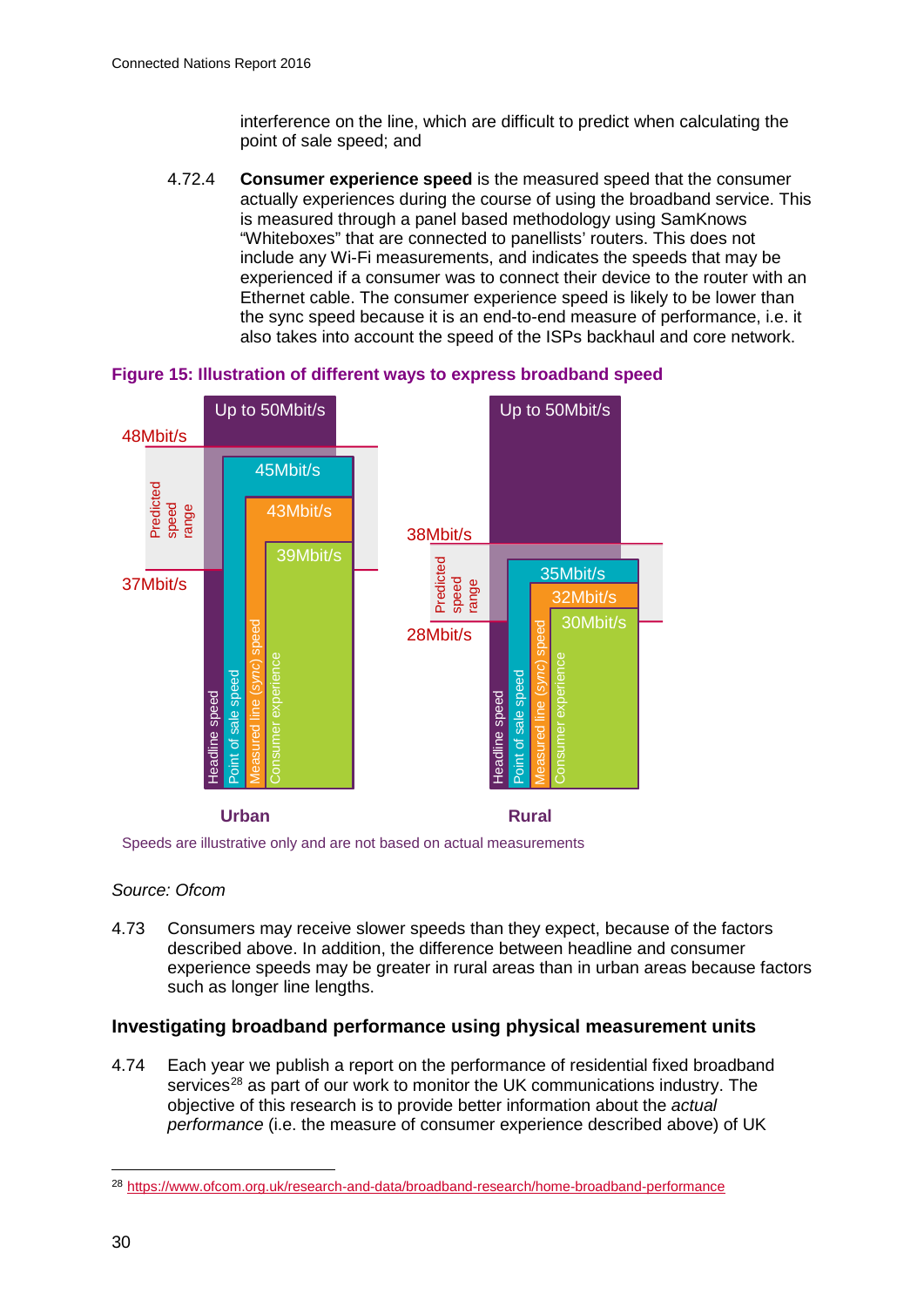residential fixed broadband connections to inform Ofcom's policy making and help consumers make better-informed purchasing decisions.

- 4.75 This section of the Connected Nations report uses data collected by our research partner, SamKnows Limited (SK), in September, from a panel of volunteers. The panel is selected to be representative in terms of a number of factors, including geographic location, broadband connection technology, internet service provider (ISP) and broadband package.
- 4.76 Volunteers are required to connect a hardware measurement unit (a "whitebox") to their broadband router. These units run tests that measure various metrics that help determine the user experience of various online activities. The software is configured to identify other network activity and not to run tests when such activity was detected. This avoids compromising results by running tests at a time when bandwidth was being used by other internet-connected devices in the household (including those using a Wi-Fi connection).
- 4.77 We carried out analysis to match the sync speed data collected from fixed network operators for the purposes of preparing this report, to the data collected from SK panellists across the month of September 2016. This matching process has allowed us to compare the two data sets across download and upload speed metrics.
- 4.78 We would not expect the results of the two data sets to match exactly, given the differing timescales of the data and that one data set contains sync speed data and the other consumer experience data. However, comparing the values will highlight the extent of any systemic difference between sync and consumer experience speeds, and whether this difference varies between urban and rural properties.
- 4.79 [Figure 16](#page-21-0) shows a comparison of the download speeds of each data set, split by nation and rurality. As we illustrated in [Figure 15,](#page-19-0) when comparing consumer experience speeds to sync speeds there is some disparity between the two measures. Across all panellists, measured consumer experience speeds were around 2% lower than the sync speeds, rising to a 5% difference for those panellists in Wales.
- 4.80 This disparity is more pronounced in rural areas, which could suggest that speeds in these areas are lower than they could be under ideal conditions due to the amount of available backhaul, impeding optimal performance. For example, consumer experience speeds for panellists in the UK's urban areas were just 1% lower than sync speeds; whereas, in rural areas, the difference was 9%. For panellists in the rural areas Wales and Scotland the difference was greater, 11% and 13% respectively.